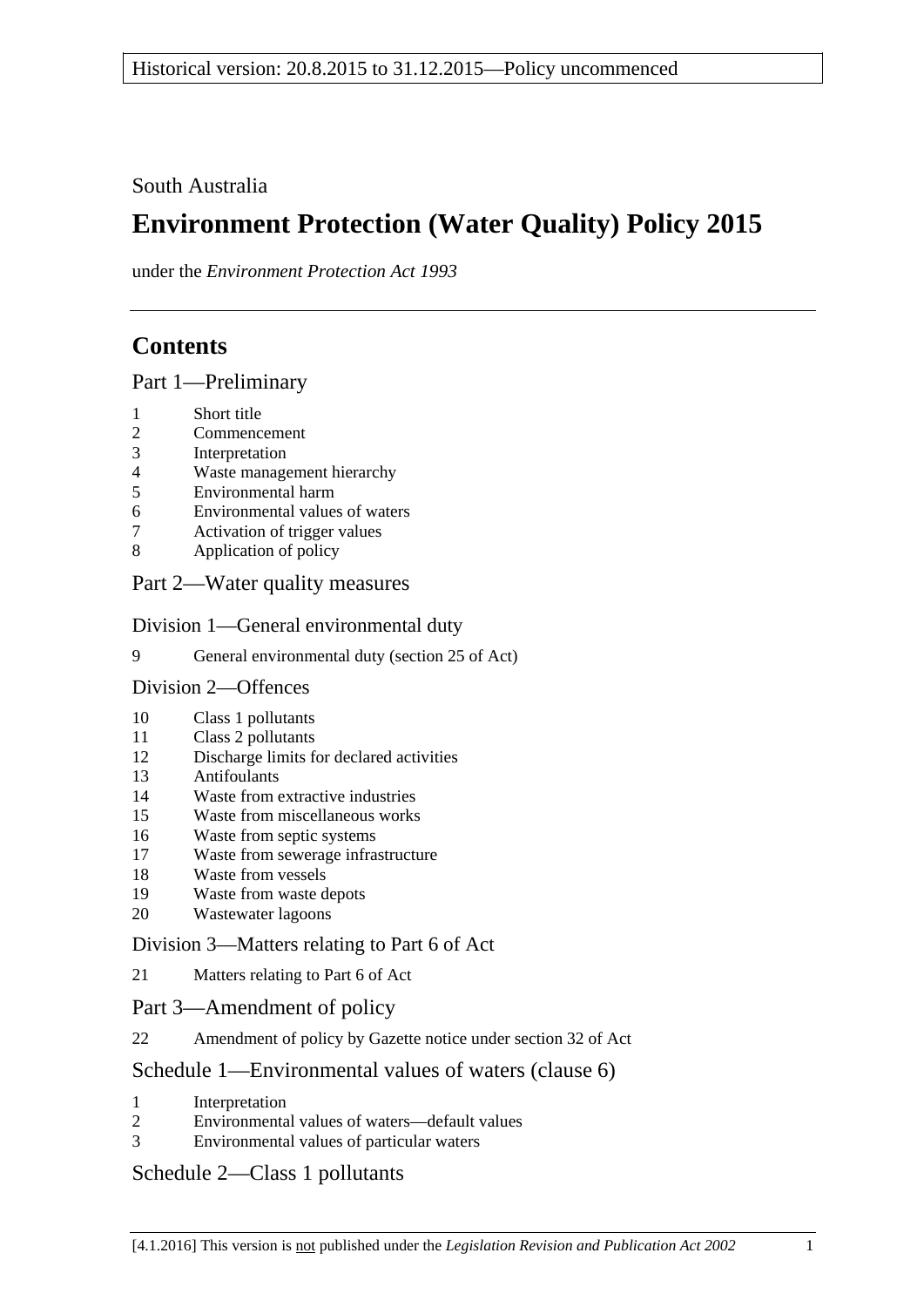**Environment Protection (Water Quality) Policy 2015—20.8.2015 to 31.12.2015—uncommenced Contents** 

Schedule [3—Class 2 pollutants](#page-20-0)

Schedule [4—Codes, standards, guidelines and other documents](#page-21-0)

Schedule 5—Revocation of *[Environment Protection \(Water Quality\)](#page-22-0)  [Policy](#page-22-0) 2003*

[Legislative history](#page-23-0)

## <span id="page-1-0"></span>**Part 1—Preliminary**

#### <span id="page-1-1"></span>**1—Short title**

This policy may be cited as the *[Environment Protection \(Water Quality\) Policy](http://www.legislation.sa.gov.au/index.aspx?action=legref&type=subordleg&legtitle=Environment%20Protection%20(Water%20Quality)%20Policy%202015) 2015*.

#### <span id="page-1-2"></span>**2—Commencement**

This policy will come into operation on a day to be fixed by the Governor by notice in the Gazette.

#### <span id="page-1-3"></span>**3—Interpretation**

(1) In this policy, unless the contrary intention appears—

*Act* means the *[Environment Protection Act](http://www.legislation.sa.gov.au/index.aspx?action=legref&type=act&legtitle=Environment%20Protection%20Act%201993) 1993*;

*antifoulant* means any chemical substance designed for application to water submerged surfaces to inhibit the growth of plants, animals or other organisms on those surfaces;

*ANZECC* means the Australian and New Zealand Environment and Conservation Council;

*aquaculture licence* has the same meaning as in the *[Aquaculture Act](http://www.legislation.sa.gov.au/index.aspx?action=legref&type=act&legtitle=Aquaculture%20Act%202001) 2001*;

*ARMCANZ* means the Agriculture and Resource Management Council of Australia and New Zealand;

*cavity in land* includes a bore, mine shaft, well, infiltration basin and other similar structure and a naturally occurring sinkhole;

*class 1 pollutant* means a pollutant listed in [Schedule](#page-19-0) 2;

*class 2 pollutant* means a pollutant listed in [Schedule](#page-20-0) 3;

*contaminated stormwater* means stormwater that is contaminated by a class 1 pollutant, a class 2 pollutant or any material that could be reasonably prevented from entering the pipes, gutters and other channels used to collect and convey the stormwater;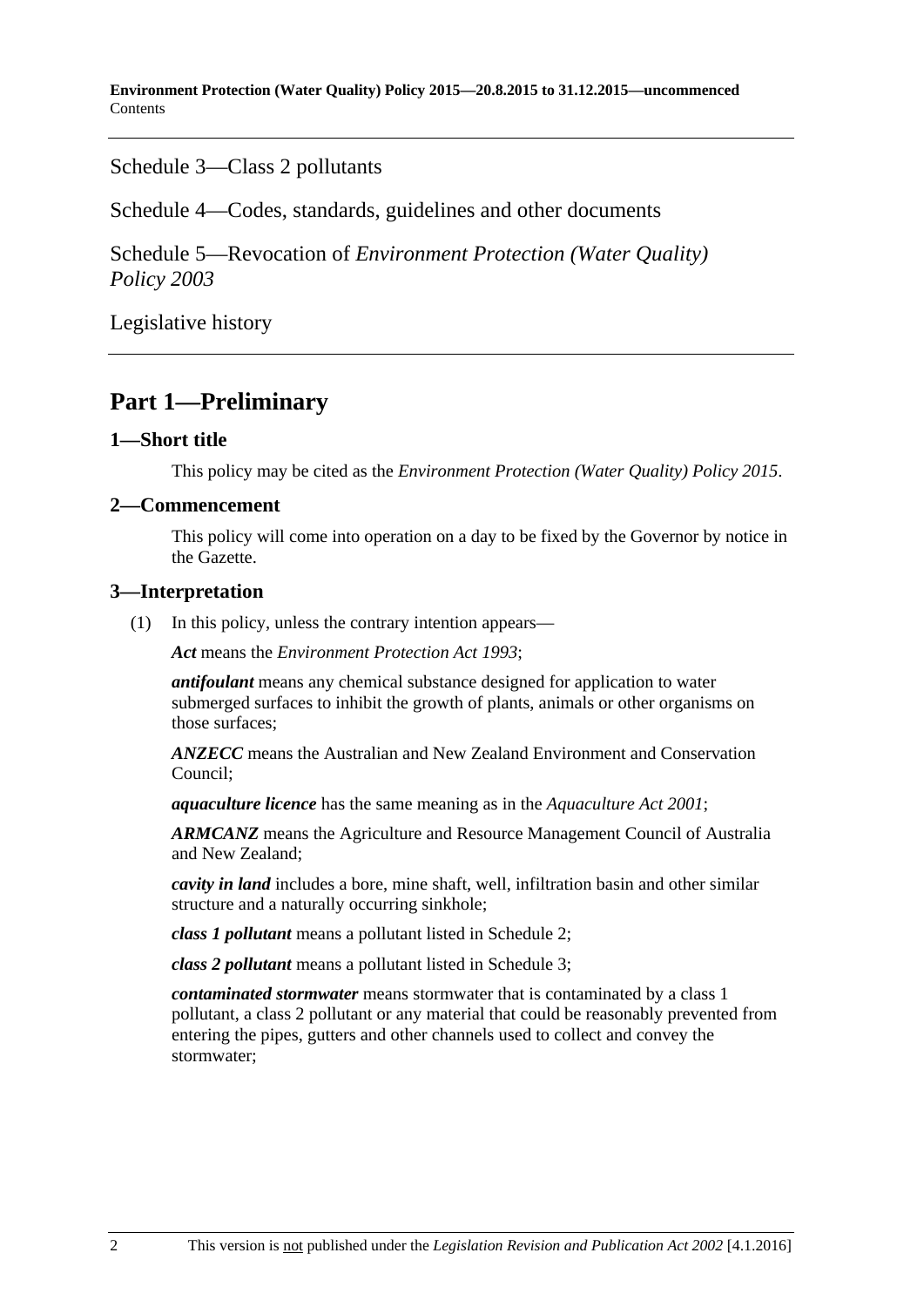*Coorong* means the area of water separated from the Lower Murray, and from Lake Alexandrina, by the Goolwa, Mundoo, Boundary Creek, Ewe Island and Tauwitchere Barrages, and separated from the ocean by Sir Richard Peninsula and Younghusband Peninsula, and by the geodesic from the location on mean high water springs closest to the mouth of the River Murray on the northern side of the headland of Sir Richard Peninsula to the location on mean high water springs closest to the northern side of the headland of Younghusband Peninsula;

*discharge waste or a pollutant* includes deposit the waste or pollutant or dispose of the waste or pollutant;

*discharge waste or a pollutant into waters or onto land—see [subclause](#page-4-0) (2);* 

*environmental values of waters*—see [clause](#page-6-0) 6;

*hazardous waste* means listed waste having a characteristic described in Schedule 2 of the *[Environment Protection \(Movement of Controlled Waste\) Policy](http://www.legislation.sa.gov.au/index.aspx?action=legref&type=subordleg&legtitle=Environment%20Protection%20(Movement%20of%20Controlled%20Waste)%20Policy%202014) 2014*;

*human wastewater* means human waste either alone or in combination with water;

*inland waters* means waters of the State other than marine waters;

*Lake Albert and Lake Alexandrina* means the waters of Lake Albert and Lake Alexandrina downstream from a line joining the upstream sides of the landings used by the ferry at Wellington closest to 35°19′52.53″ South, 139°23′04.30″ East, and separated from the Coorong by land and by the Goolwa, Mundoo, Boundary Creek, Ewe Island and Tauwitchere Barrages and including those waters of the Finnis River and Currency Creek situated upstream from Lake Alexandrina to the southernmost side of the first road bridge by which they are each crossed;

*landfill depot* means a depot, facility or works for the controlled disposal of waste to land;

*liquid waste* means waste classified as liquid waste in accordance with the assessment process set out in the guideline *Liquid waste classification test*, re-issued by the Authority in September 2003;

*listed waste* means a substance or thing listed in Schedule 1 Part B of the Act;

*mandatory provision*—see [subclause](#page-5-2) (4);

*MAR scheme* means a scheme in which water is injected or otherwise purposely transferred into an aquifer for the purpose of environmental benefit or storage and subsequent recovery;

**Note—**

MAR stands for Managed Aquifer Recharge.

*medical sharp* means an object or device that has been discarded in the course of medical, dental or veterinary practice or research and has a sharp point, protuberance or cutting edge that is capable of causing a penetrating injury to humans, and includes (but is not limited to) a needle, hypodermic needle, syringe with needle or any other surgical instrument;

*medical waste* means waste consisting of—

- (a) medical sharps; or
- (b) human tissue, bone, organ, body part or foetus; or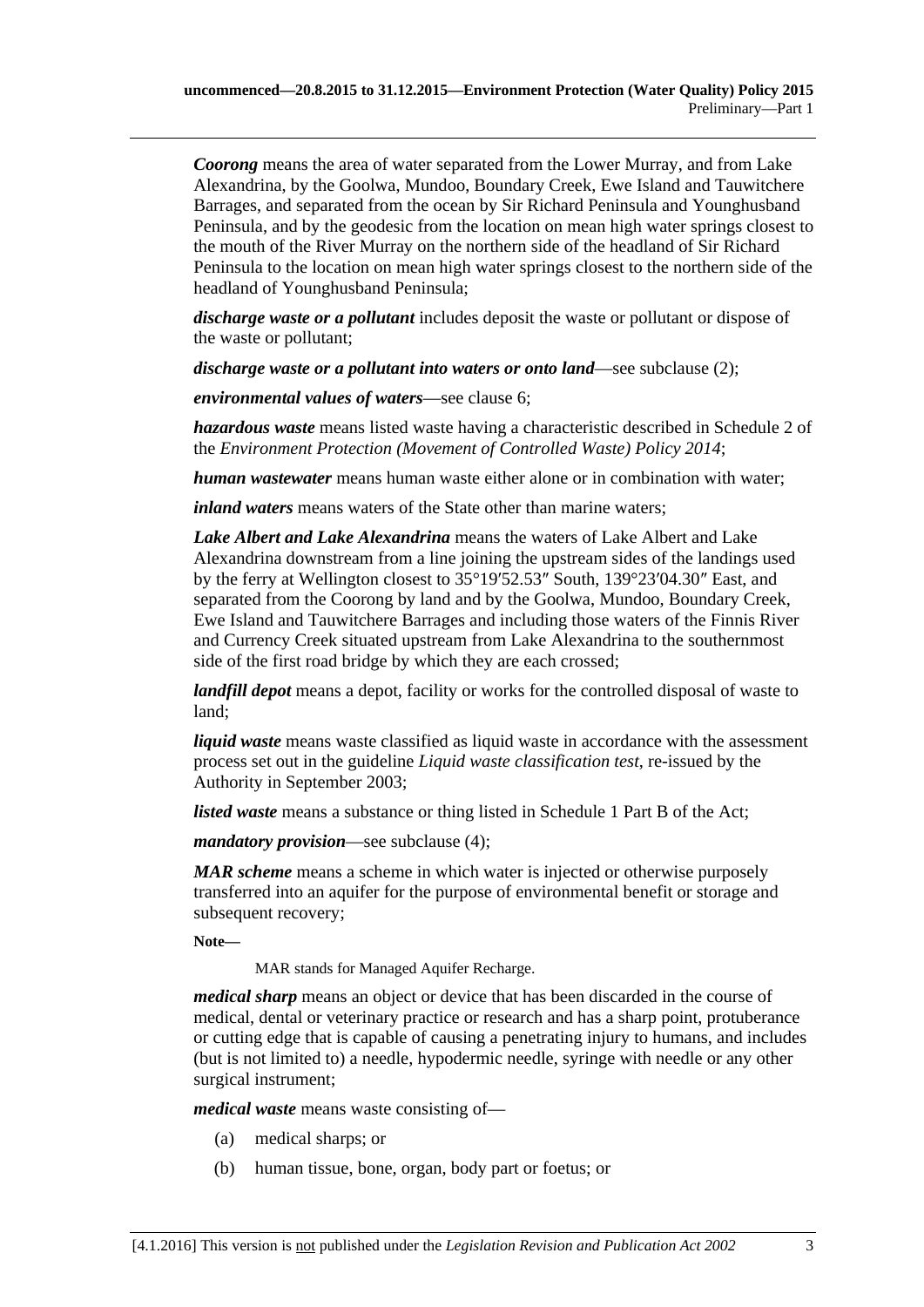- (c) a vessel, bag or tube containing a liquid body substance; or
- (d) an animal carcass discarded in the course of veterinary or medical practice or research; or
- (e) a specimen or culture discarded in the course of medical, dental or veterinary practice or research and any material that has come into contact with such a specimen or culture; or
- (f) any other article or matter that is discarded in the course of medical, dental or veterinary practice or research and that poses a significant risk to the health of a person who comes into contact with it;

*public stormwater system* means any equipment or infrastructure for collecting, treating or conveying stormwater for the purposes of stormwater management, or flood mitigation, conducted by a public authority, and includes catchment management equipment and infrastructure;

*salt interception scheme* means a scheme conducted by a public authority involving pumping and drainage of underground waters for the purpose of intercepting and avoiding saline water flows into those waters;

*septic system* means a system used on premises for the on-site collection, treatment and disposal of sewage generated at the premises, and includes a septic tank;

*sewerage infrastructure* has the same meaning as in the *[Water Industry Act](http://www.legislation.sa.gov.au/index.aspx?action=legref&type=act&legtitle=Water%20Industry%20Act%202012) 2012*;

*sinkhole* means a surface depression caused by a collapse of soil or overlying formation above fractured or cavernous bedrock;

*stormwater* means rain or melted precipitation that runs off land or structures on land;

*surface waters* means waters other than underground waters;

*trigger value*—see [clause](#page-6-1) 7;

*underground waters* means waters occurring naturally under the ground or introduced to an aquifer or other area under the ground;

*vessel* means a boat, yacht, ship or other vessel capable of floating and being used on water;

*vessel facility* means a facility for the mooring, berthing, securing, storage, construction, repair or maintenance of a vessel and includes a marina, pontoon, jetty, wharf, boat ramp, slipway and boat yard;

*waste* has the same meaning as in the Act;

*waste depot* has the same meaning as in section 113 of the Act;

*waste management hierarchy*—see [clause](#page-5-0) 4;

*wastewater* means waste principally consisting of water and includes—

- (a) human wastewater;
- (b) sewage;
- (c) water containing food or beverage waste;
- (d) wash down water or cooling water;
- (e) irrigation runoff or contaminated stormwater;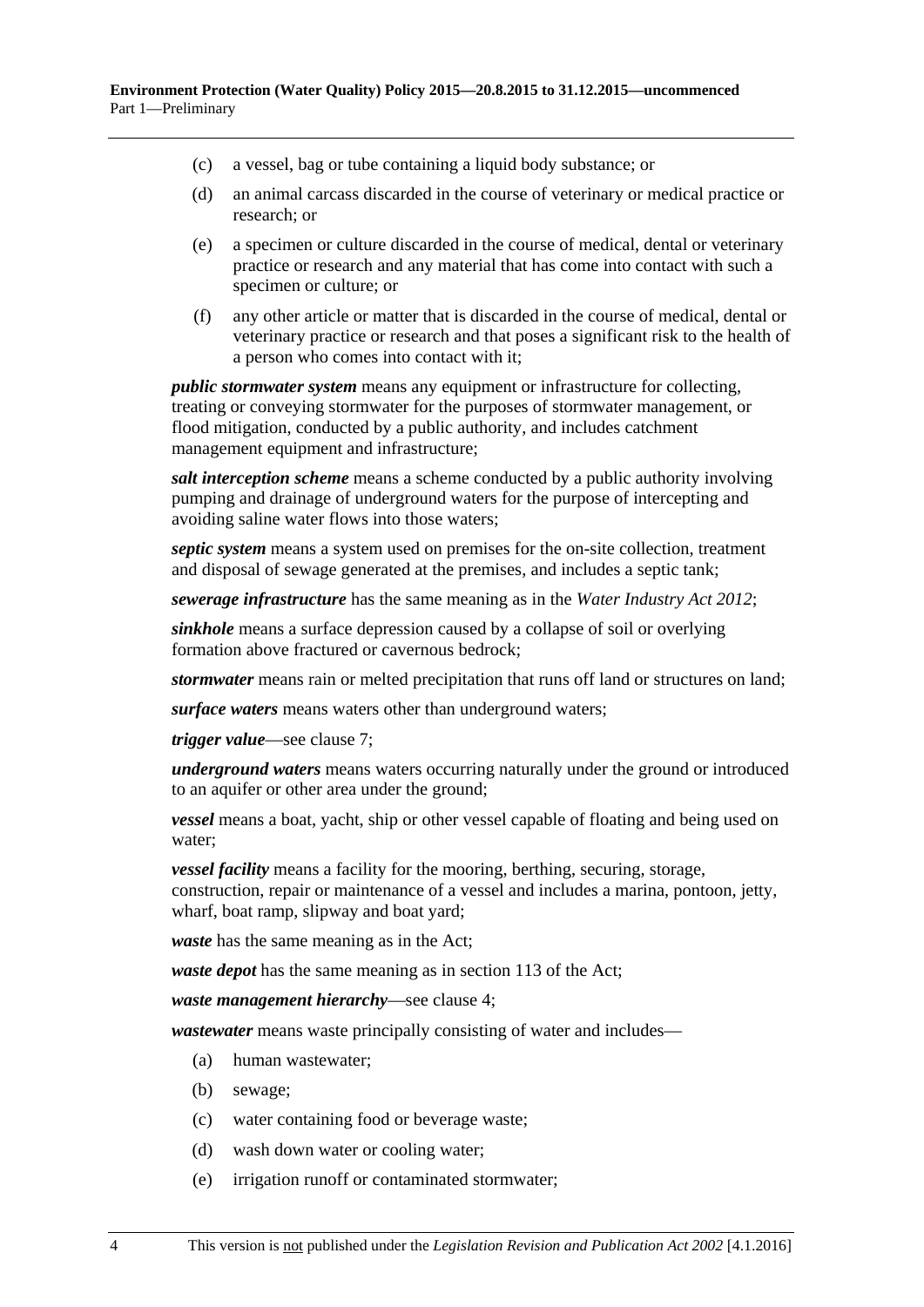- (f) water containing any other trade or industrial waste;
- (g) any other water that has been used in any form of human activity;
- (h) a combination of any 1 or more of the above;

*wastewater lagoon* means—

- (a) a sedimentation or detention basin; or
- (b) an artificial wetland; or
- (c) a leachate pond (containing leachate from composting or landfill works); or
- (d) a tailings dam; or
- (e) any other dam, pond or lagoon constructed and used for the purpose of holding wastewater;

*wastewater management system* means a system designed and operated for the purpose of collecting and managing wastewater so as to minimise any adverse impacts of the wastewater on the environment;

*watercourse* means any of the following (whether or not temporarily wet or temporarily dry):

- (a) a river, creek or other natural watercourse (whether modified or not);
- (b) a lake, wetland, swamp, dam or reservoir or other body of water that collects water or through which water flows;
- (c) the Coorong;
- (d) an artificial channel;
- (e) a public stormwater disposal system,

and includes part of a watercourse;

*Water Quality Guidelines* means the *Australian and New Zealand Guidelines for Fresh and Marine Water Quality 2000* prepared by ANZECC and ARMCANZ, as in force at the commencement of this policy;

*waters* means waters to which this policy applies (see [clause](#page-7-0) 8).

- <span id="page-4-0"></span>(2) For the purposes of this policy, the following applies in relation to the meaning of *discharge waste or a pollutant into waters or onto land*:
	- (a) a person discharges waste or a pollutant into waters or onto land if the person causes or allows the waste or pollutant to be discharged into the waters or onto the land or fails to prevent it from entering the waters or escaping onto the land (including by processes such as seepage or infiltration or carriage by wind, rain, sea spray or stormwater or by the rising of the water table);
	- (b) waste or a pollutant will be taken to have been discharged onto land if it is discharged into a quarry or a cavity in land;
	- (c) the discharge of waste or a pollutant into a watercourse that is temporarily dry will be regarded as the discharge of the waste or pollutant into waters.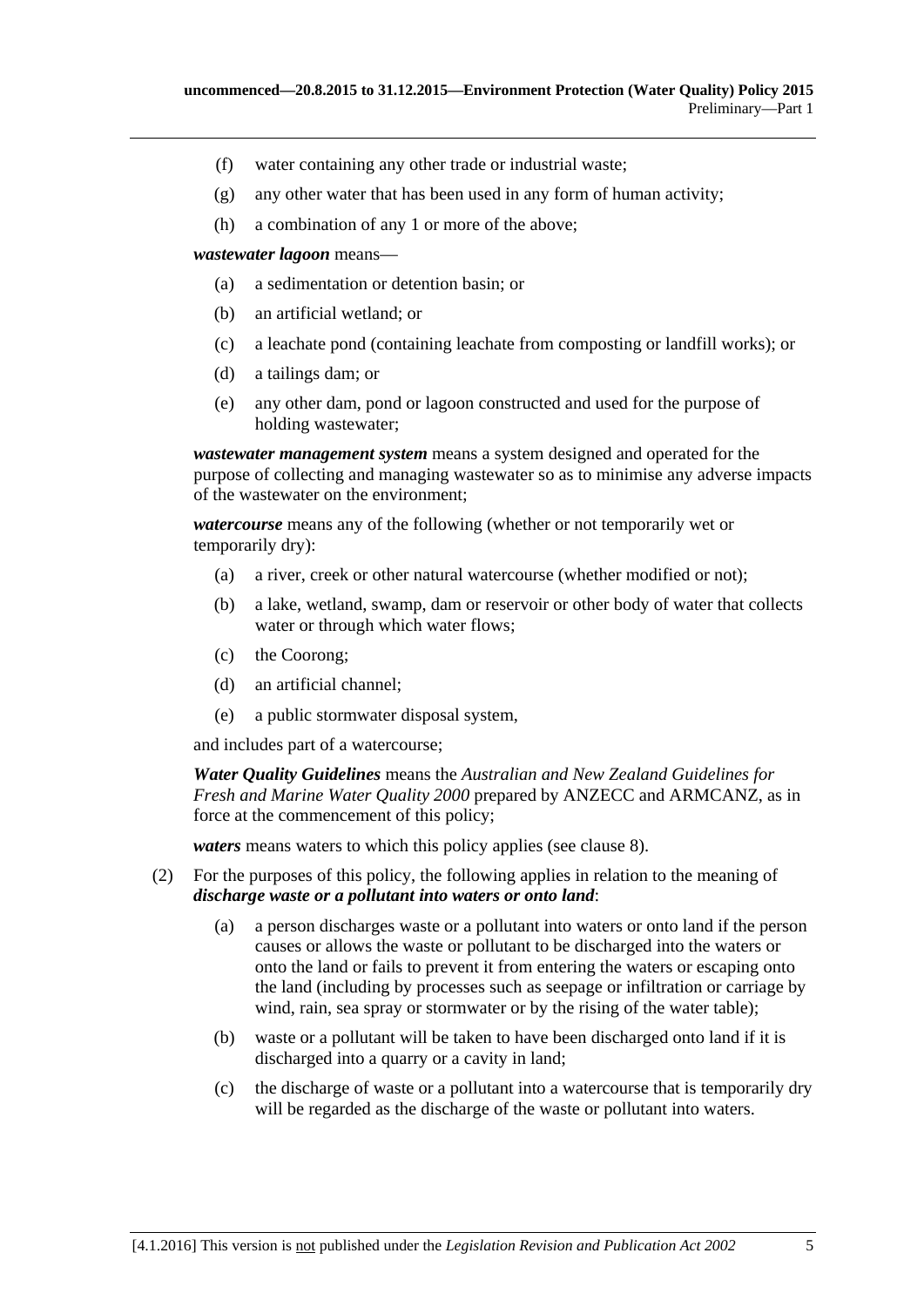- (3) For the purposes of the descriptions of waters in this policy, unless the contrary intention appears, all lines are geodesics based on the *Geocentric Datum of Australia 1994 (GDA94)* as defined in the Commonwealth of Australia Gazette GN35 of 6 September 1995 and all co-ordinates are expressed in terms of GDA94.
- <span id="page-5-2"></span>(4) In this policy, the expression *mandatory provision* followed by a statement as to the category of offence is to be taken to signify that contravention of the provision at the foot of which the expression appears is, for the purposes of Part 5 of the Act, an offence of the category so stated.

#### **Note—**

Unless the contrary intention appears, terms used in this policy that are defined in the Act have the respective meanings assigned to those terms by the Act.

#### <span id="page-5-0"></span>**4—Waste management hierarchy**

In this policy, a reference to the waste management hierarchy is a reference to an order of priority for the management of waste in which—

- (a) avoidance of the production of waste; and
- (b) minimisation of the production of waste; and
- (c) reuse of waste; and
- (d) recycling of waste; and
- (e) recovery of energy and other resources from waste; and
- (f) treatment of waste to reduce potentially degrading impacts; and
- (g) disposal of waste in an environmentally sound manner,

are pursued in order with, first, avoidance of the production of waste, and second, to the extent that avoidance is not reasonably practicable, minimisation of the production of waste, and third, to the extent that minimisation is not reasonably practicable, reuse of waste, and so on.

**Note—**

The waste management hierarchy is as established under the *[Zero Waste SA Act](http://www.legislation.sa.gov.au/index.aspx?action=legref&type=act&legtitle=Zero%20Waste%20SA%20Act%202004) 2004*.

#### <span id="page-5-1"></span>**5—Environmental harm**

For the purposes of section  $5(1)(b)$  of the Act, each of the following is declared to constitute environmental harm in relation to waters:

- (a) loss of seagrass or other native aquatic vegetation from the waters;
- (b) a reduction in numbers of any native species of aquatic animal or insect in or in the vicinity of the waters;
- (c) an increase in numbers of any non-native species of aquatic animal or insect in or in the vicinity of the waters;
- (d) a reduction in numbers of aquatic organisms necessary to maintain the health of the ecosystem of the waters;
- (e) an increase in algal or aquatic plant growth in the waters;
- (f) the waters becoming toxic to vegetation on land;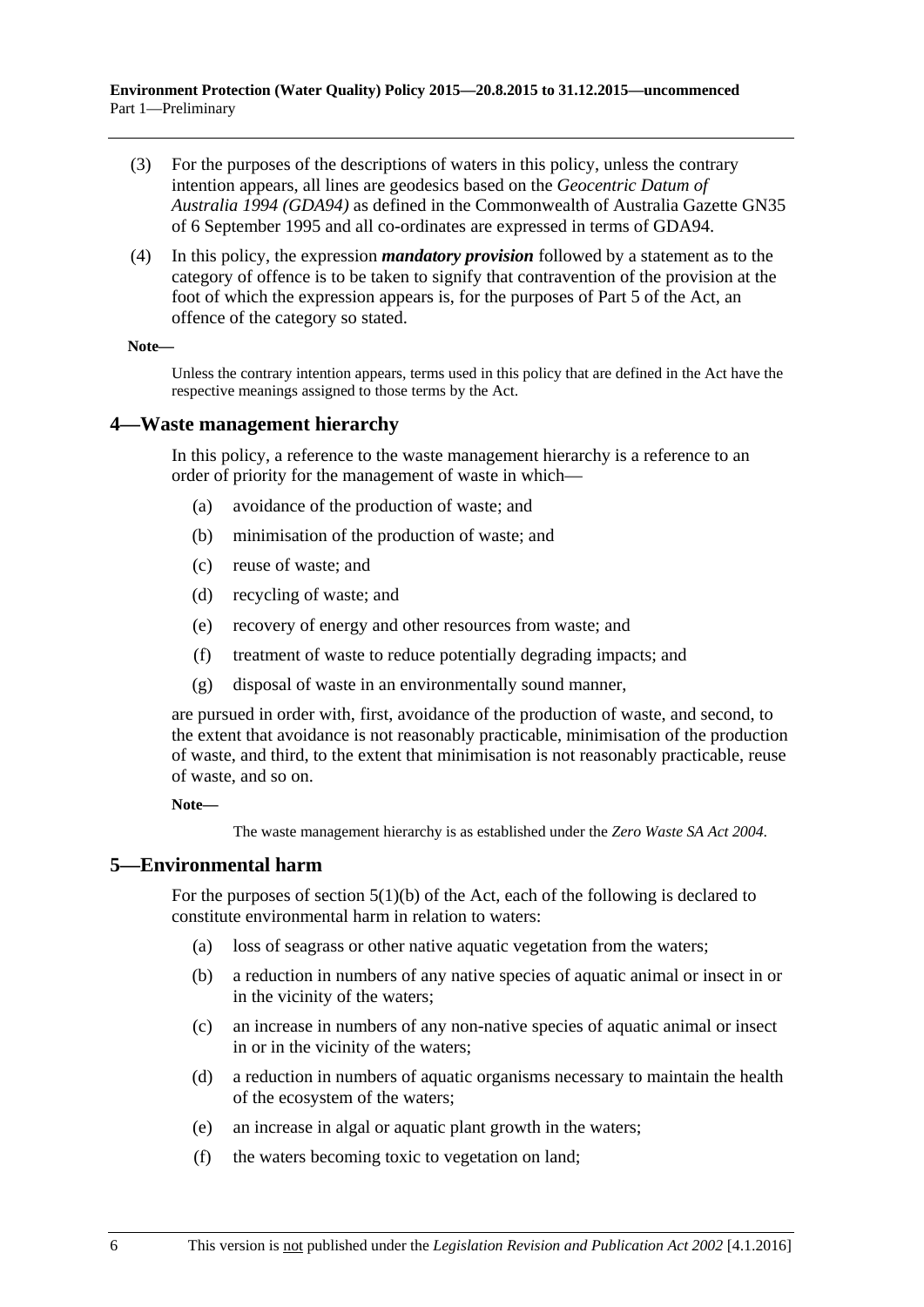- (g) the waters becoming harmful or offensive to humans, livestock or native animals;
- (h) an increase in turbidity or sediment levels of the waters.

### <span id="page-6-0"></span>**6—Environmental values of waters**

- (1) For the purposes of this policy, waters may have 1 or more of the following environmental values:
	- (a) aquatic ecosystems;
	- (b) recreation and aesthetics;
	- (c) drinking water for human consumption;
	- (d) primary industries—irrigation and general water uses;
	- (e) primary industries—livestock drinking water;
	- (f) primary industries—aquaculture and human consumption of aquatic foods.
- (2) The environmental values of waters are set out in [Schedule](#page-18-0) 1.

## <span id="page-6-1"></span>**7—Activation of trigger values**

For the purposes of this policy, a trigger value for waters is activated if—

- (a) in the case of waters with an environmental value of aquatic ecosystems—a trigger value for an indicator specified in Chapter 3 of the Water Quality Guidelines—
	- (i) has been reached or exceeded for a chemical substance or a characteristic; or
	- (ii) in the case of a minimum level specified for a characteristic, has not been reached,

in respect of the waters when assessed against Chapter 3 of the Water Quality Guidelines (and any other provisions of those guidelines that assist in the interpretation and construction of Chapter 3) on the basis of a 95% level of protection of species; or

- (b) in the case of waters with an environmental value of primary industries—irrigation and general water uses—a trigger value for an indicator specified in Chapter 4.2 of the Water Ouality Guidelines—
	- (i) has been reached or exceeded for a chemical substance or a characteristic; or
	- (ii) in the case of a minimum level specified for a characteristic, has not been reached,

in respect of the waters when assessed against Chapter 4.2 of the Water Quality Guidelines (and any other provisions of those guidelines that assist in the interpretation and construction of Chapter 4.2), applying, if there are long term and short term trigger values for an indicator, the long term trigger value; or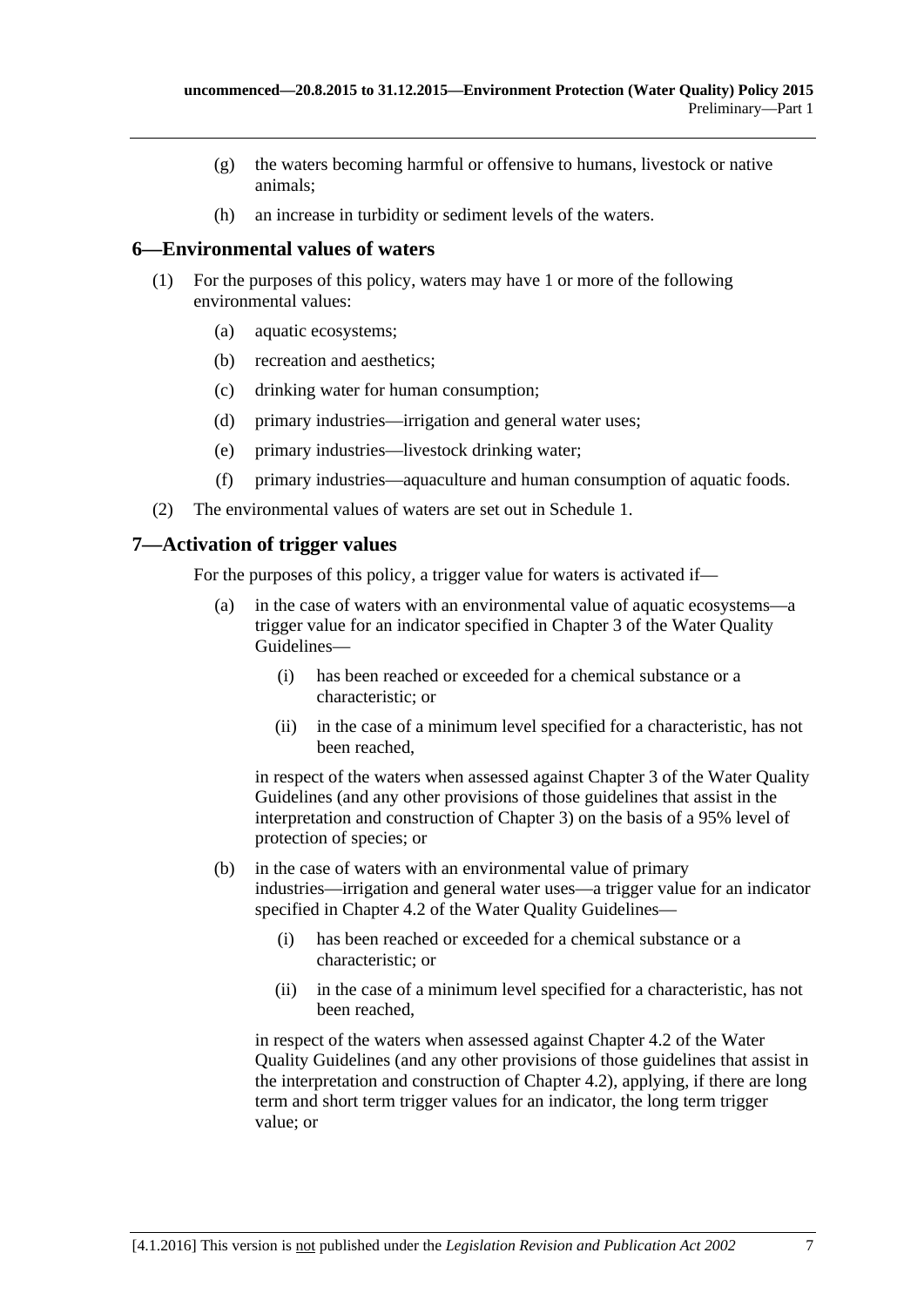- (c) in the case of waters with an environmental value of primary industries—livestock drinking water—a trigger value for an indicator specified in Chapter 4.3 of the Water Quality Guidelines—
	- (i) has been reached or exceeded for a chemical substance or a characteristic; or
	- (ii) in the case of a minimum level specified for a characteristic, has not been reached,

in respect of the waters when assessed against Chapter 4.3 of the Water Quality Guidelines (and any other provisions of those guidelines that assist in the interpretation and construction of Chapter 4.3); or

- (d) in the case of waters with an environmental value of primary industries—aquaculture and human consumption of aquatic foods—a guideline value for an indicator specified in Chapter 4.4 of the Water Quality Guidelines—
	- (i) has been reached or exceeded for a chemical substance or a characteristic; or
	- (ii) in the case of a minimum level specified for a characteristic, has not been reached,

in respect of the waters when assessed against Chapter 4.4 of the Water Quality Guidelines (and any other provisions of those guidelines that assist in the interpretation and construction of Chapter 4.4).

## <span id="page-7-0"></span>**8—Application of policy**

- (1) This policy applies in relation to all surface and underground waters (whether or not on or below private land) including the water within a public stormwater system or an irrigation drainage channel, but excluding—
	- (a) water within the pipes and closed tanks of a water reticulation system or salt interception scheme; and
	- (b) water within sewerage infrastructure or any other wastewater management system; and
	- (c) water within a closed tank constructed of or lined with material impervious to water; and
	- (d) water within a private or public swimming pool.
- (2) This policy does not apply in relation to the discharge of uncontaminated stormwater into any waters or onto land in a place from which it is reasonably likely to enter any waters (including by processes such as seepage or infiltration or carriage by wind, rain, sea spray or stormwater or by the rising of the water table).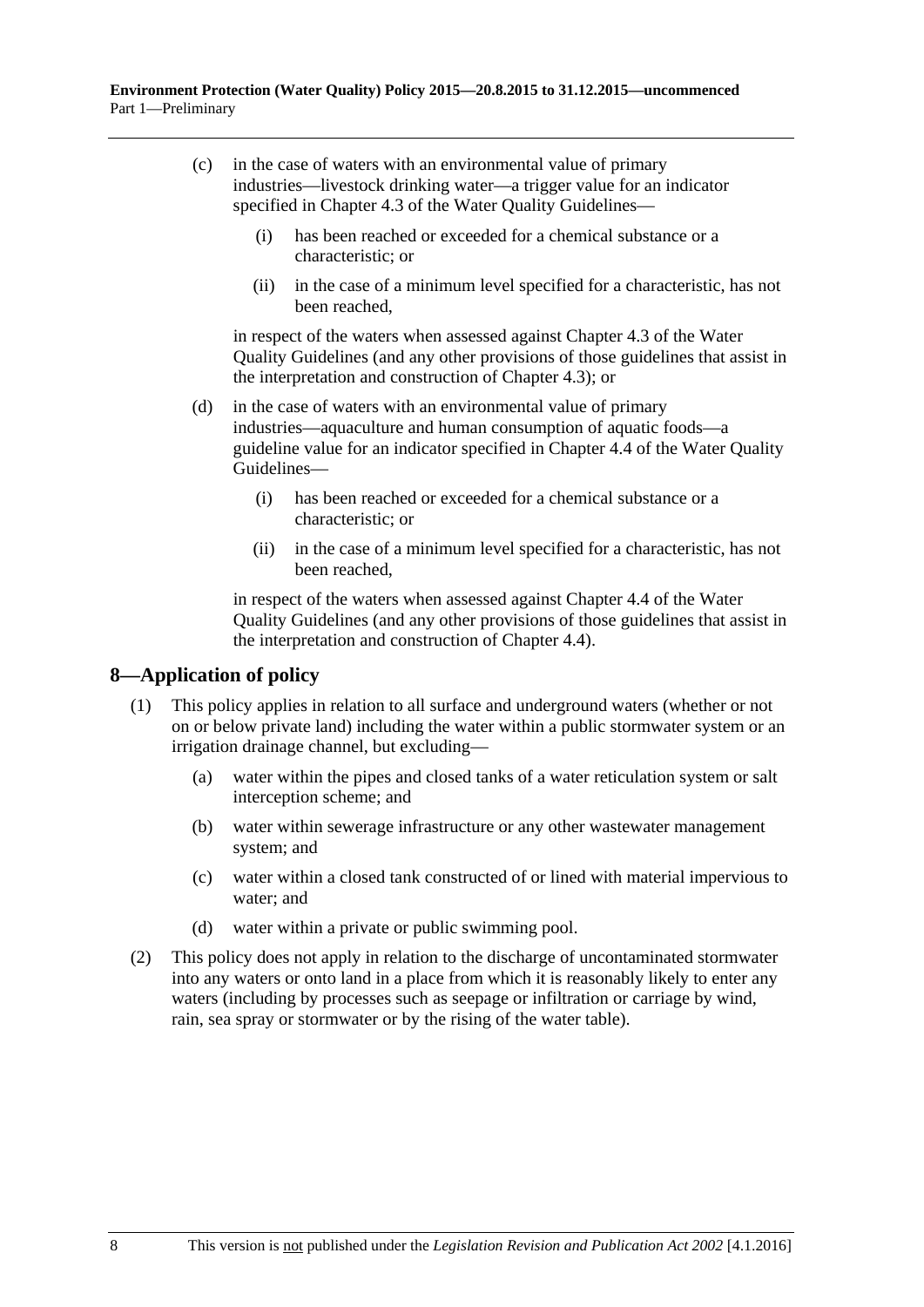- (3) Except for [clause](#page-9-3) 9(e) and [\(f\)](#page-9-4) (and [Schedule](#page-21-0) 4) and Part [2 Division](#page-16-2) 3, and subject to an environmental authorisation held by a public authority relating to a prescribed activity of environmental significance referred to in Schedule 1, Part A, clause 4(2) of the Act (Discharge of Stormwater to Underground Aquifers), this policy does not apply in relation to the ultimate discharge of stormwater from a public stormwater system by a public authority responsible for the system into any waters or onto land in a place from which it is reasonably likely to enter any waters (including by processes such as seepage or infiltration or carriage by wind, rain, sea spray or stormwater or by the rising of the water table).
- (4) Nothing in this policy affects the operation of an authority or exemption given by or under any Act or law (other than the *[Environment Protection Act](http://www.legislation.sa.gov.au/index.aspx?action=legref&type=act&legtitle=Environment%20Protection%20Act%201993) 1993*) and in force immediately before the commencement of this policy.
- (5) If, immediately before the commencement of this policy, a prescribed activity of environmental significance was being lawfully undertaken by a person in a manner that would contravene a provision of this policy, that provision will not apply in relation to the activity so undertaken until the expiry of the second year of operation of this policy.
- (6) In this clause—

*uncontaminated stormwater* means stormwater other than contaminated stormwater.

## <span id="page-8-0"></span>**Part 2—Water quality measures**

**Note—**

Compliance with the measures i[n Divisions](#page-8-1) 1 and 2 may be enforced by the issue of environment protection orders.

## <span id="page-8-1"></span>**Division 1—General environmental duty**

## <span id="page-8-2"></span>**9—General environmental duty (section 25 of Act)**

The provisions that a person must comply with in taking all reasonable and practicable measures to prevent or minimise environmental harm resulting from undertaking an activity that pollutes or might pollute waters (in compliance with the general environmental duty) include, but are not limited to, the following:

- (a) the person must apply the waste management hierarchy;
- (b) in the case of waters with an environmental value of aquatic ecosystems or primary industries—the person must avoid activating a trigger value for the waters;
- (c) in the case of waters with an environmental value of recreation and aesthetics—the person must have regard to the *Guidelines for Managing Risks in Recreational Water 2008* prepared by the National Health and Medical Research Council as in force from time to time;
- (d) in the case of waters with an environmental value of drinking water for human consumption—the person must have regard to the *Australian Drinking Water Guidelines 2011* prepared by the National Health and Medical Research Council as in force from time to time;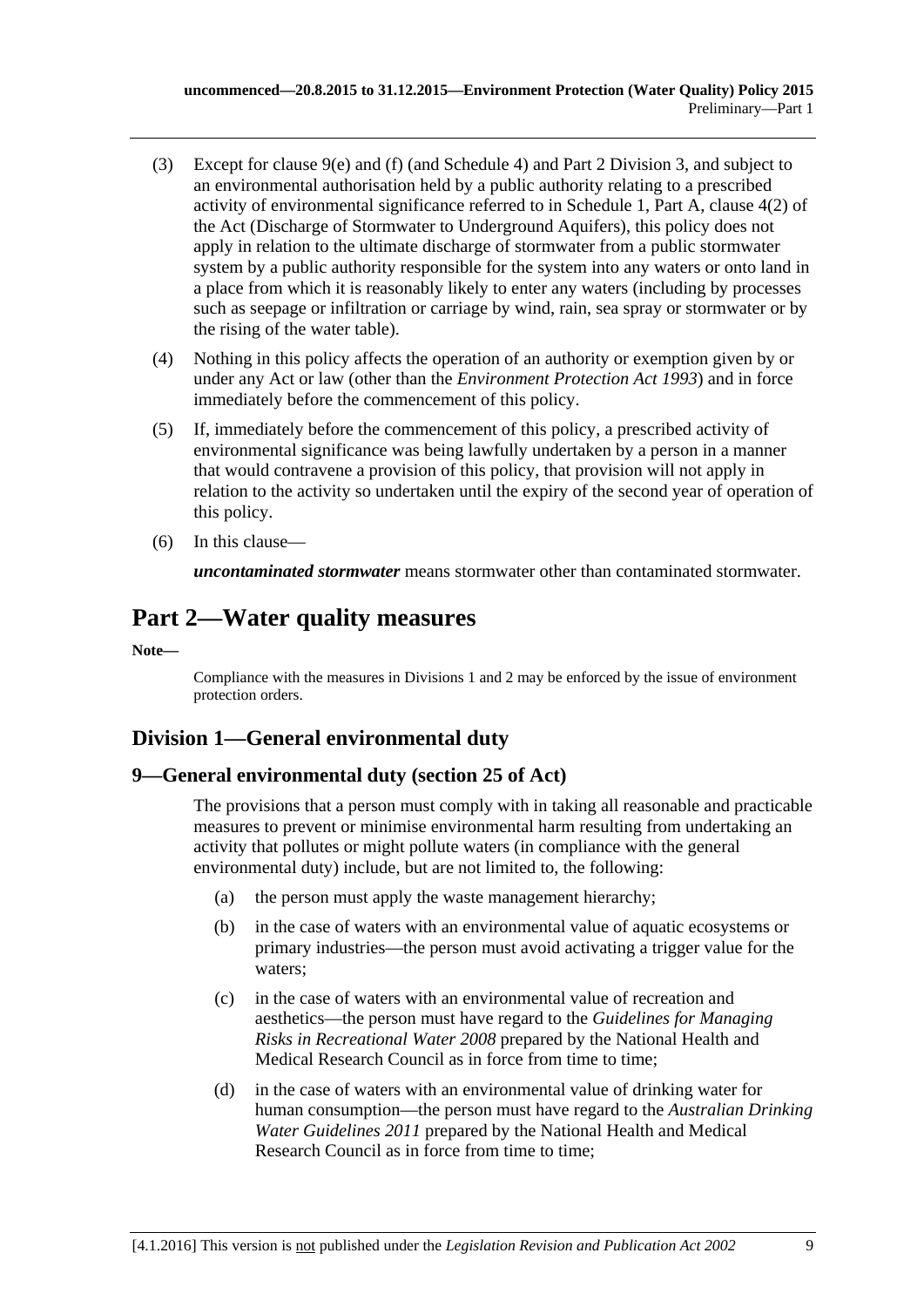- <span id="page-9-3"></span>(e) if the codes, standards, guidelines or other document prescribed in [Schedule](#page-21-0) 4 contemplate measures that are expressed as mandatory in relation to the activity—the person must comply with those measures;
- <span id="page-9-4"></span>(f) if the codes, standards, guidelines or other document prescribed in [Schedule](#page-21-0) 4 contemplate measures that are not expressed as mandatory but are expressed as recommendations in relation to the activity—the person must have regard to those measures.

## <span id="page-9-0"></span>**Division 2—Offences**

## <span id="page-9-5"></span><span id="page-9-1"></span>**10—Class 1 pollutants**

(1) A person must not discharge a class 1 pollutant into any waters or onto land in a place from which it is reasonably likely to enter any waters (including by processes such as seepage or infiltration or carriage by wind, rain, sea spray or stormwater or by the rising of the water table).

Mandatory provision: Category B offence.

- (2) Nothing in [subclause](#page-9-5) (1) prevents—
	- (a) the lawful use of a pesticide or herbicide that has been manufactured for use in relation to waters provided it is used at a rate, concentration or level not exceeding a maximum rate, concentration or level specified by the manufacturer or by law; or
	- (b) the use by the holder of an aquaculture licence of a substance designed for therapeutic or prophylactic use for aquatic organisms in accordance with the *[Aquaculture Regulations](http://www.legislation.sa.gov.au/index.aspx?action=legref&type=subordleg&legtitle=Aquaculture%20Regulations%202005) 2005*.
- (3) [Subclause](#page-9-5) (1) does not apply in relation to—
	- (a) the discharge of wastewater or liquid waste by the holder of an environmental authorisation in accordance with the authorisation; or
	- (b) the discharge of a class 1 pollutant to the extent that the pollutant may be lawfully discharged under a subsequent provision of this Division.

### <span id="page-9-6"></span><span id="page-9-2"></span>**11—Class 2 pollutants**

- (1) A person must not discharge a class 2 pollutant into any waters or a cavity in land. Mandatory provision: Category B offence.
- (2) [Subclause](#page-9-6) (1) does not apply in relation to—
	- (a) any prescribed activity of environmental significance carried on by the holder of an environmental authorisation in accordance with the authorisation; or
	- (b) the discharge into waters of faeces from aquatic organisms by the holder of an aquaculture licence acting in accordance with the licence; or
	- (c) the incidental discharge into waters of a class 2 pollutant in the course of environmental watering carried out under—
		- (i) the *[Murray-Darling Basin Act](http://www.legislation.sa.gov.au/index.aspx?action=legref&type=act&legtitle=Murray-Darling%20Basin%20Act%202008) 2008*; or
		- (ii) the *[Natural Resources Management Act](http://www.legislation.sa.gov.au/index.aspx?action=legref&type=act&legtitle=Natural%20Resources%20Management%20Act%202004) 2004*; or
		- (iii) the *[River Murray Act](http://www.legislation.sa.gov.au/index.aspx?action=legref&type=act&legtitle=River%20Murray%20Act%202003) 2003*; or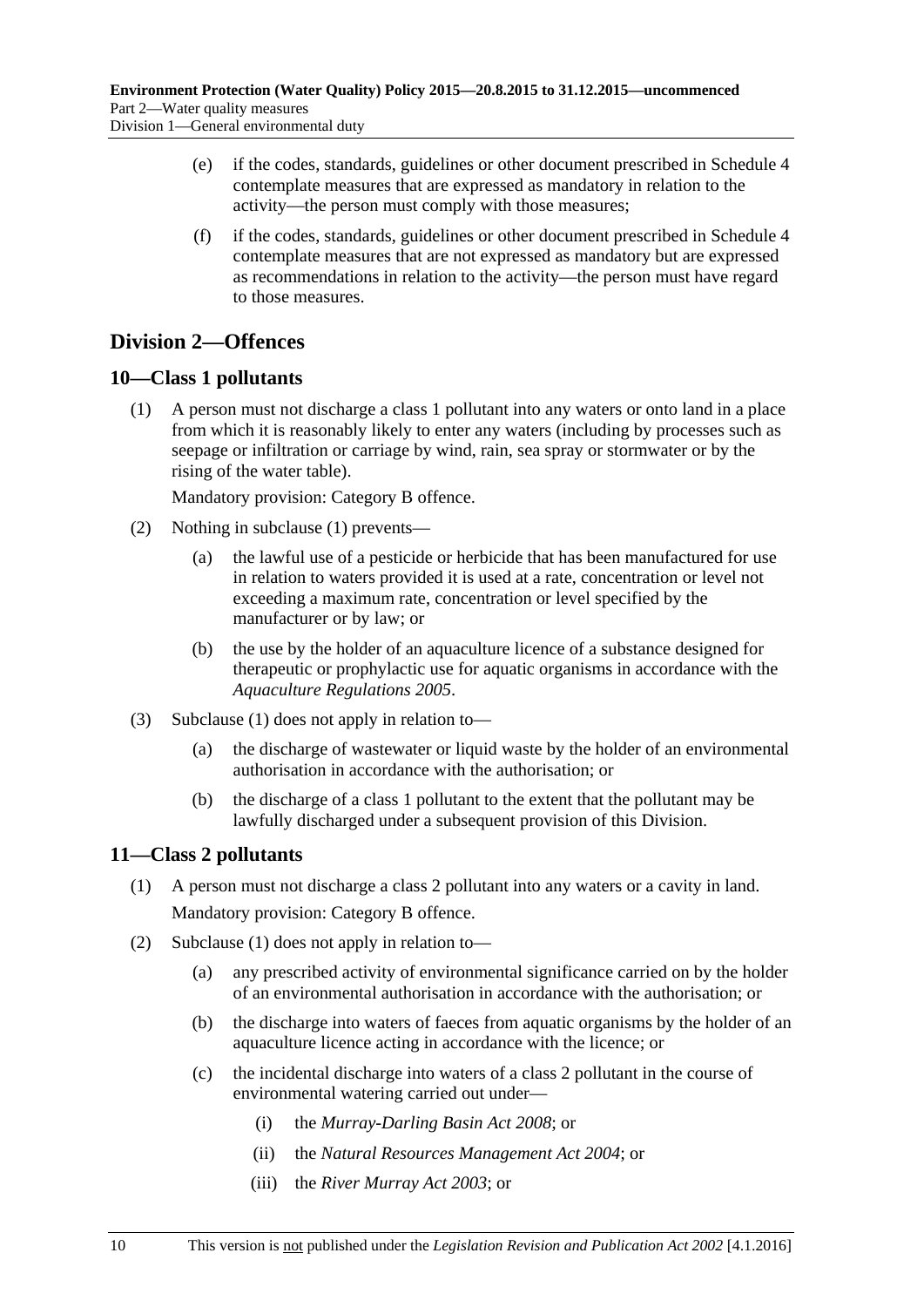- (iv) the *Water Act 2007* of the Commonwealth; or
- (d) the discharge of a class 2 pollutant to the extent that the pollutant may be lawfully discharged under a subsequent provision of this Division.
- (3) In this clause—

*environmental watering*, in relation to waters, means the use of water to replenish or sustain the ecological values of ecosystems within the waters.

### <span id="page-10-0"></span>**12—Discharge limits for declared activities**

A person must not, in the course of undertaking an activity declared by amendment of this policy under [clause](#page-17-1) 22, discharge a pollutant listed in the declaration into waters (including a particular body of waters) described or delineated in the declaration, at a rate, concentration or level that exceeds the rate, concentration or level specified by the declaration in respect of that pollutant.

Mandatory provision: Category A offence.

#### <span id="page-10-1"></span>**13—Antifoulants**

(1) A person must not use an antifoulant that contains tributyltin.

Mandatory provision: Category A offence.

- <span id="page-10-2"></span>(2) A person must, in using an antifoulant, or removing an antifoulant from any surface, comply with the following provisions:
	- (a) the cleaning of the hull of a vessel or the surface of any structure that has been coated with an antifoulant, or of any equipment contaminated with antifoulant, may only be carried out—
		- (i) in dry dock; or
		- (ii) above the high water mark of any waters; or
		- (iii) below the high water mark of any waters while the tide is out to such an extent that there is no tidal water coming into contact with the vessel, structure or equipment;
	- (b) antifoulant residues—
		- (i) must not enter any waters; and
		- (ii) must not come into contact with any land that is below the high water mark of any waters; and
		- (iii) must be collected and disposed of at a waste depot that is authorised under the Act to receive such waste.

Mandatory provision: Category B offence.

(3) Nothing in [subclause](#page-10-2) (2) prevents the use by the holder of an aquaculture licence of an antifoulant in accordance with the *[Aquaculture Regulations](http://www.legislation.sa.gov.au/index.aspx?action=legref&type=subordleg&legtitle=Aquaculture%20Regulations%202005) 2005*.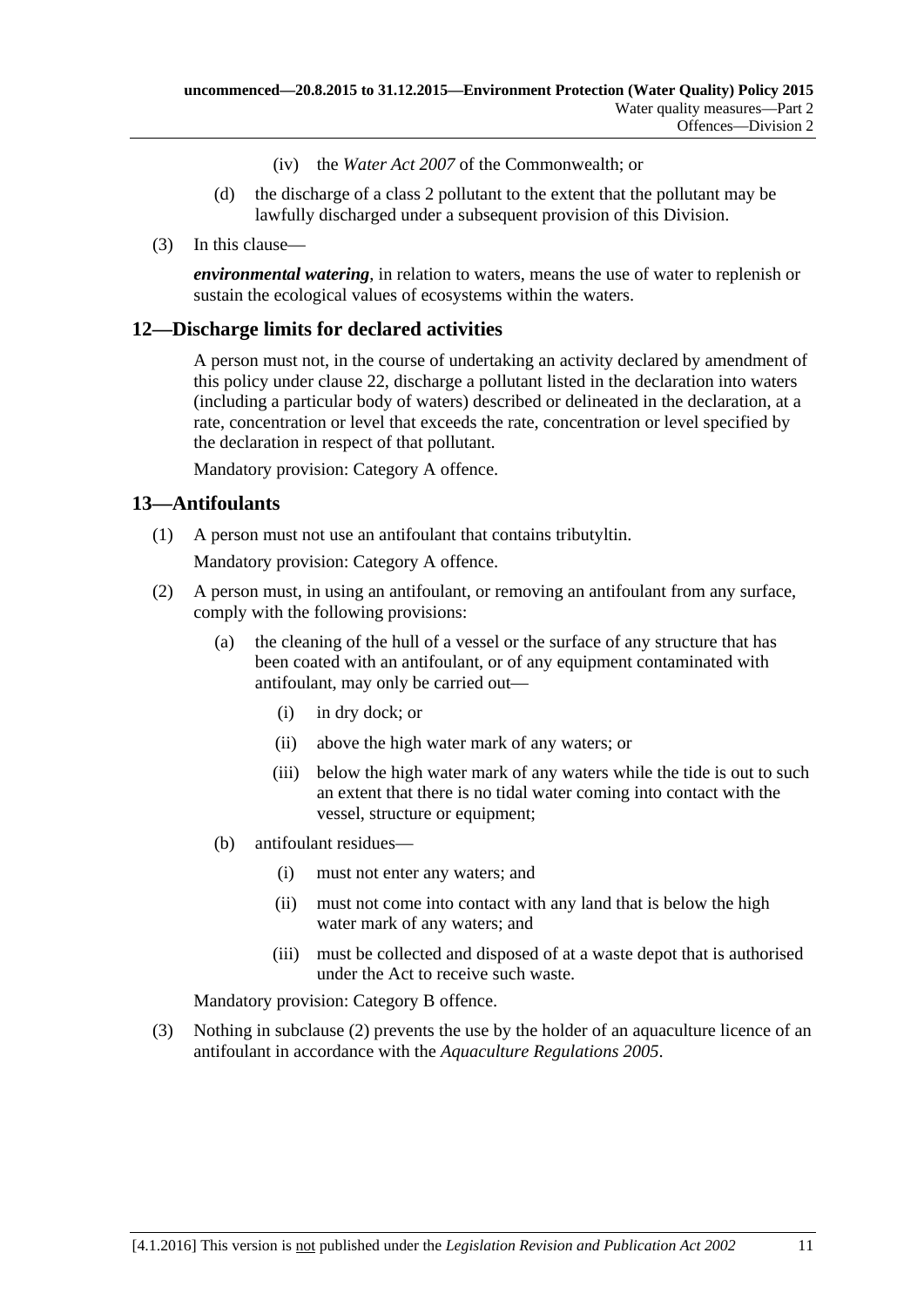### <span id="page-11-0"></span>**14—Waste from extractive industries**

- (1) An operator of an extractive industry must ensure that—
	- (a) waste generated at the premises is not discharged into any waters or onto land in a place from which it is reasonably likely to enter any waters (including by processes such as seepage or infiltration or carriage by wind, rain, sea spray or stormwater or by the rising of the water table); and
	- (b) the premises incorporate a wastewater management system; and
	- (c) the system is effectively operating in respect of any wastewater generated at the premises while the premises are being used for the works.

Mandatory provision: Category B offence.

(2) An operator of an extractive industry must ensure that stormwater that has been contaminated by extracted material on the premises has had as much extracted material removed from it as is reasonably practicable before it is discharged into any waters.

Mandatory provision: Category B offence.

(3) In this clause—

*extractive industry* means works involving the extraction, or extraction and processing (by crushing, grinding, milling or separating into different sizes by sieving, air elutriation or in any other manner), of sand, gravel, stone, shell, shale, clay or soil, but excluding dredging or the removal of sand from a beach.

#### <span id="page-11-1"></span>**15—Waste from miscellaneous works**

- (1) An operator of works to which this clause applies (see [subclause](#page-11-2) (2)) must ensure that—
	- (a) waste generated at the premises is not discharged into any waters or onto land in a place from which it is reasonably likely to enter any waters (including by processes such as seepage or infiltration or carriage by wind, rain, sea spray or stormwater or by the rising of the water table); and
	- (b) the premises incorporate a wastewater management system; and
	- (c) the system is effectively operating in respect of any wastewater generated at the premises while the premises are being used for the works.

Mandatory provision: Category B offence.

- <span id="page-11-2"></span>(2) This clause applies to the following works:
	- (a) an *abattoir, slaughter house or poultry processing works*, being works for the slaughter of animals and the production of meat or meat products for human or animal consumption;
	- (b) a *cattle feedlot*, being a confined yard or area in which cattle are held and are fed principally by mechanical means or by hand;
	- (c) *composting works*, being works for the production of compost;
	- (d) *concrete batching works*, being works for the production of concrete or concrete products by the mixing of cement, sand, rock, aggregate or other similar materials;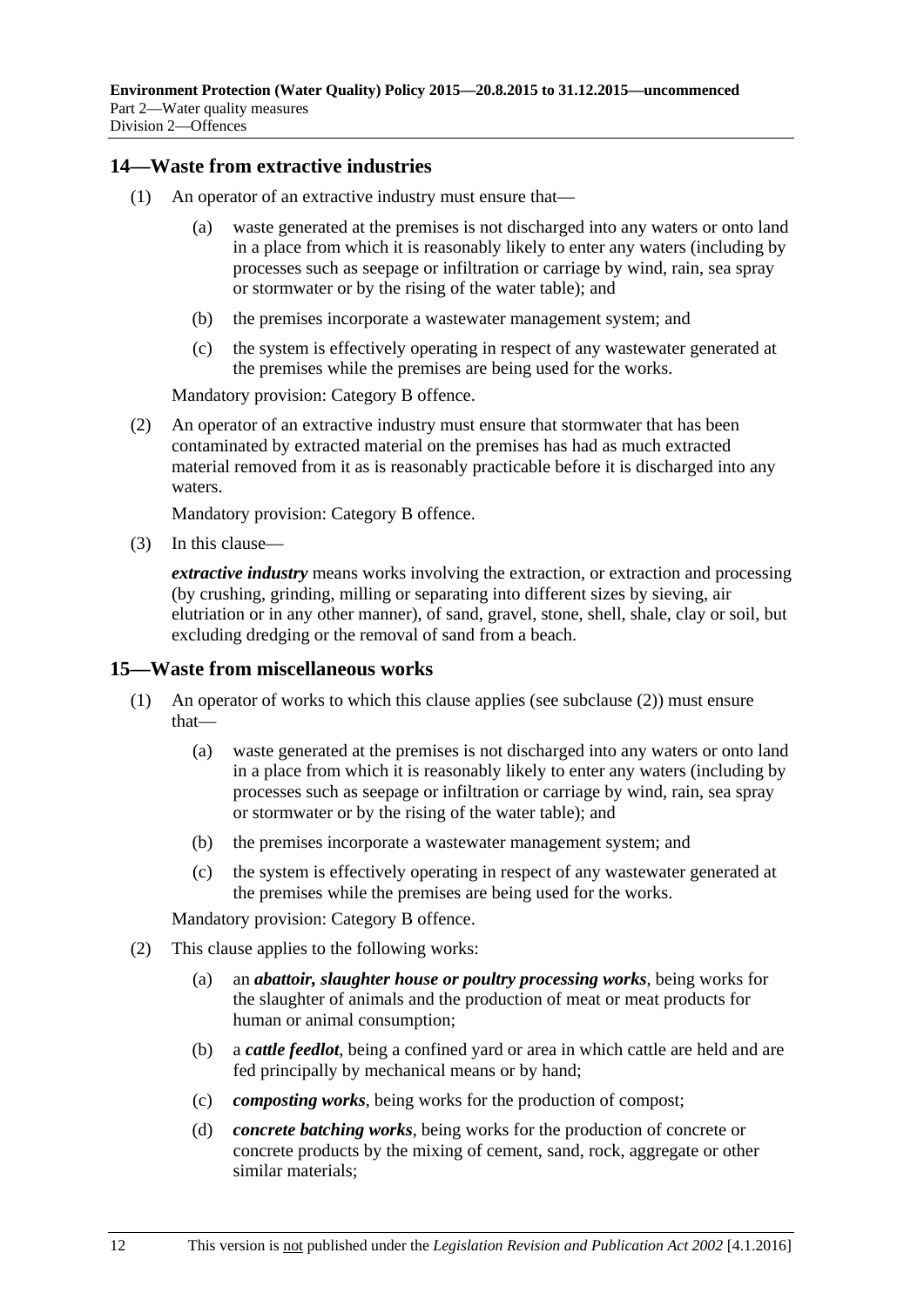- (e) *fish processing works*, being works for scaling, gilling, gutting, filleting, freezing, chilling, packing or otherwise processing fish for sale, but excluding—
	- (i) such works conducted on vessels; or
	- (ii) the processing of fish in the course of a business of selling fish by retail;
- (f) a *milking shed*, being a structure, whether roofed or not, at which operations for the milking of animals are carried on (including associated yard areas in which animals are confined prior to or following milking);
- (g) *milk processing works*, being works for separating, evaporating or otherwise processing milk for the manufacture of evaporated or condensed milk, cheese, butter, ice cream or other similar dairy products;
- (h) a *piggery*, being a confined or roofed structure for the keeping or husbandry of pigs;
- (i) a *saleyard*, being a commercial yard at which cattle, sheep or other animals are gathered or confined for the purposes of their sale, auction or exchange (including associated transport loading facilities);
- (j) a *tannery or fellmongery*, being works for the commercial preservation or treatment of animal skins or hides, but excluding—
	- (i) the processing of skins or hides by primary producers in the course of primary production activities outside township areas; or
	- (ii) the processing of skins or hides in the course of taxidermy;
- (k) a *winery or distillery*, being works for processing grapes or other produce to make wine or spirits, but excluding works for bottling only.

### <span id="page-12-1"></span><span id="page-12-0"></span>**16—Waste from septic systems**

(1) A person who owns or occupies premises at which a septic system is installed must ensure that waste from the septic system is not discharged into any waters or onto land in a place from which it is reasonably likely to enter any waters (including by processes such as seepage or infiltration or carriage by wind, rain, sea spray or stormwater or by the rising of the water table).

Mandatory provision: Category B offence.

(2) [Subclause](#page-12-1) (1) does not apply in relation to the discharge of waste from a septic system if the waste has been treated so as to ensure that the level or concentration of a pollutant or characteristic specified in column 1 of the following table in respect of the water does not exceed the level or concentration specified in column 2 for that pollutant or characteristic at the point at which the waste enters or is reasonably likely to enter the waters:

| <b>Pollutant or characteristic</b> | Level or concentration |
|------------------------------------|------------------------|
| total nitrogen (as nitrogen)       | $5 \text{ mg/L}$       |
| total phosphorus (as phosphorus)   | $0.5 \text{ mg/L}$     |
| biochemical oxygen demand          | $10 \text{ mg/L}$      |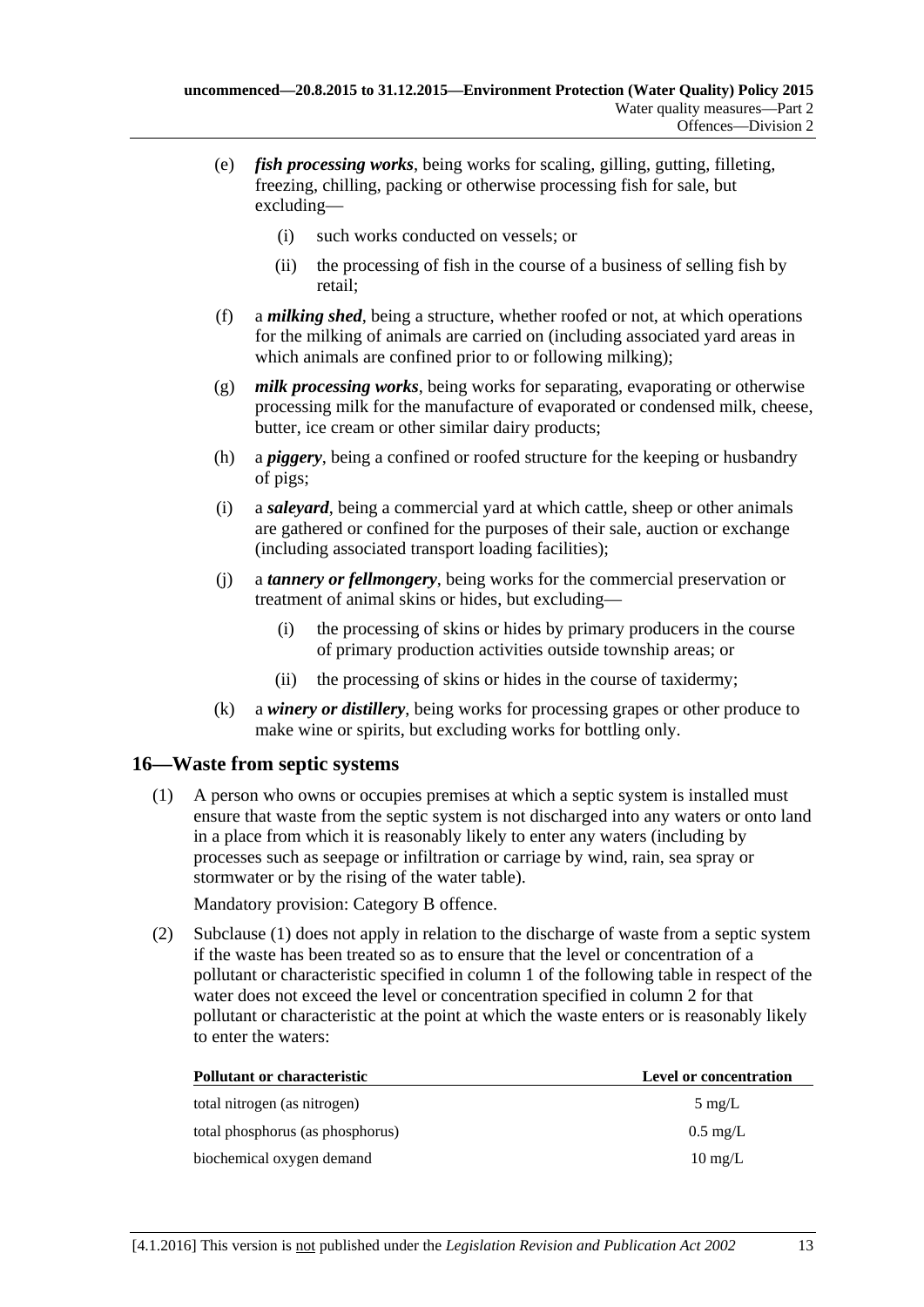#### <span id="page-13-2"></span><span id="page-13-0"></span>**17—Waste from sewerage infrastructure**

(1) An operator of sewerage infrastructure must ensure that waste from the infrastructure is not discharged into any waters or onto land in a place from which it is reasonably likely to enter any waters (including by processes such as seepage or infiltration or carriage by wind, rain, sea spray or stormwater or by the rising of the water table).

Mandatory provision: Category B offence.

- (2) [Subclause](#page-13-2) (1) does not apply in relation to the discharge of waste from sewerage infrastructure—
	- (a) by the holder of an environmental authorisation in accordance with the authorisation; or
	- (b) in accordance with an approval within the meaning of the *[South Australian](http://www.legislation.sa.gov.au/index.aspx?action=legref&type=subordleg&legtitle=South%20Australian%20Public%20Health%20(Wastewater)%20Regulations%202013)  [Public Health \(Wastewater\) Regulations](http://www.legislation.sa.gov.au/index.aspx?action=legref&type=subordleg&legtitle=South%20Australian%20Public%20Health%20(Wastewater)%20Regulations%202013) 2013* relating to the infrastructure.
- (3) In this clause—

*waste*, from sewerage infrastructure, includes wastewater generated by the infrastructure.

#### <span id="page-13-4"></span><span id="page-13-1"></span>**18—Waste from vessels**

(1) Subject to [subclause](#page-13-3) (2), the owner, or the person in charge, of a vessel must ensure that, while the vessel is on inland or marine waters, waste (other than greywater) produced on or brought onto the vessel is stored on the vessel in a container from which it cannot escape.

Mandatory provision: Category B offence.

- <span id="page-13-3"></span>(2) Wastewater may be discharged from a vessel as follows:
	- (a) blackwater may be discharged into marine waters from a vessel, provided that—
		- (i) the vessel is not a prescribed vessel; and
		- (ii) the blackwater—
			- (A) has been macerated into a fine slurry; and
			- (B) does not contain formaldehyde-based chemical treatments; and
			- (C) is not discharged into—
				- prescribed waters; or
				- waters within a harbor, marina or canal; or
				- waters within 3 nautical miles from any person in the waters or an aquaculture lease; and
		- (iii) in addition, in the case of untreated blackwater—
			- (A) it is not discharged into waters within 3 nautical miles from mean high water springs; and
			- (B) the vessel is underway when the blackwater is discharged;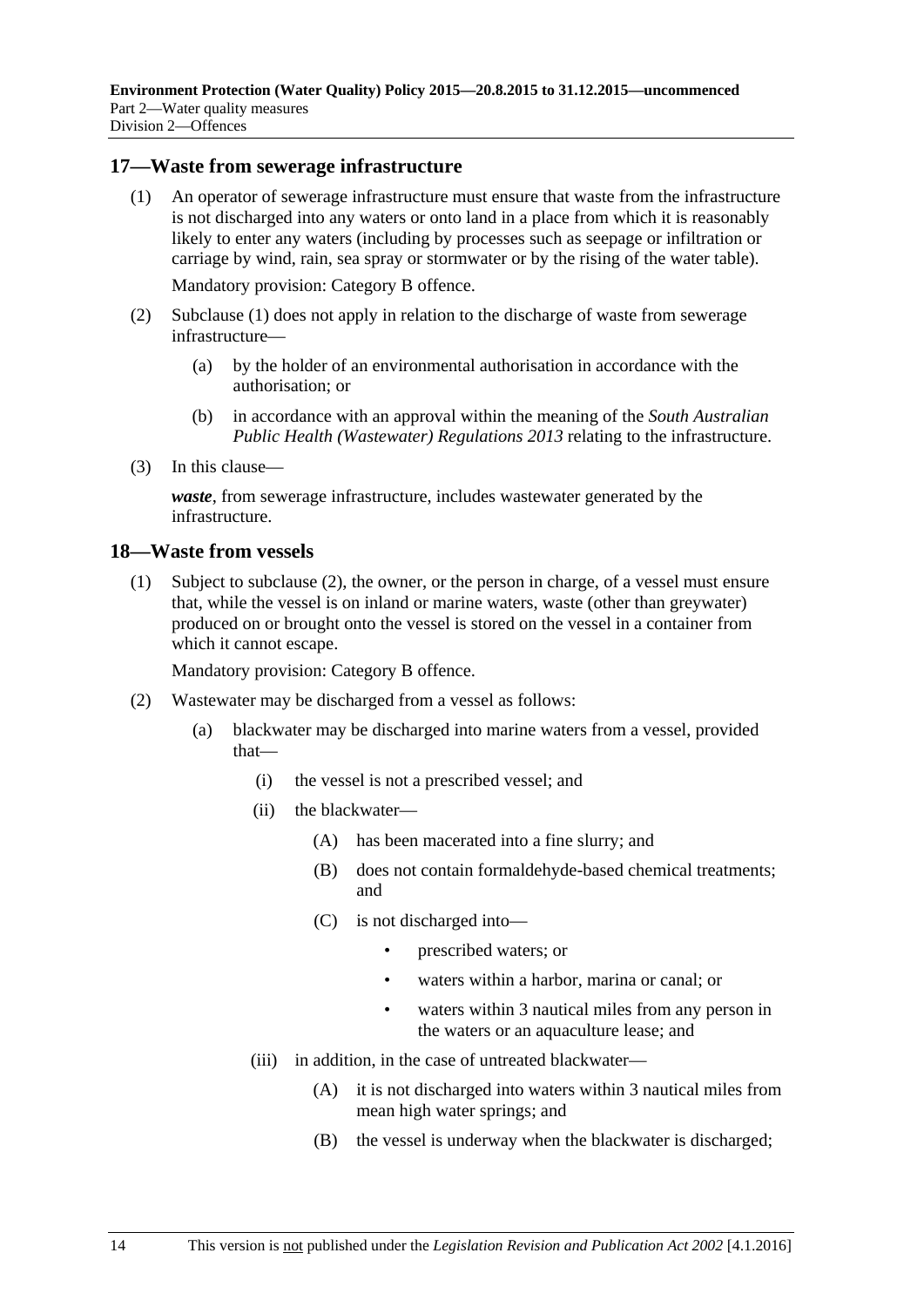- (b) commercial fishing wastewater may be discharged from a vessel into marine waters other than prescribed waters, provided that it is not discharged into—
	- (i) waters within a harbor, marina or canal; or
	- (ii) waters within 3 nautical miles from any person in the waters,

(unless the Authority is satisfied that, due to the fishing operation involved, it is not reasonably practicable to prevent such discharge, in which case the wastewater may be so discharged following the removal from it of as much blood and other organic fishing or fish processing waste as is reasonably practicable).

<span id="page-14-1"></span>(3) Subject to [subclause](#page-14-0) (4), the owner, or the person in charge, of a vessel constructed after the commencement of this policy must ensure that, while the vessel is on inland or marine waters, greywater produced on or brought onto the vessel is stored on the vessel in a container from which it cannot escape.

Mandatory provision: Category B offence.

- <span id="page-14-0"></span>(4) Greywater may be discharged from a vessel, provided that—
	- (a) the vessel is not permanently moored; and
	- (b) the greywater—
		- (i) does not contain formaldehyde-based chemical treatments or visible solids; and
		- (ii) is not discharged into—
			- (A) waters within a harbor, marina or canal; or
			- (B) waters within 1 nautical mile from any person in the waters; or
			- (C) waters within 3 nautical miles from an aquaculture lease; and
		- (iii) if untreated, is not discharged into—
			- (A) inland waters; or
			- (B) marine waters within 3 nautical miles from mean high water springs.
- (5) It will not be necessary in any proceedings for an offence against [subclause](#page-13-4) (1) or [\(3\)](#page-14-1) to prove that waste actually escaped from the container.
- <span id="page-14-2"></span>(6) For the purposes of this clause, blackwater will be taken to be treated if each of the following specifications have been met in relation to the blackwater (other than by a process of dilution):
	- (a) the pH is between 6 and 8.5 (inclusive);
	- (b) the concentration of suspended solids is less than 35 mg/L;
	- (c) the level of biochemical oxygen demand is less than 25 mg/L;
	- (d) the level of chemical oxygen demand is less than 125 mg/L;
	- (e) the concentration of enterococci is less than 40 cells/0.1 L.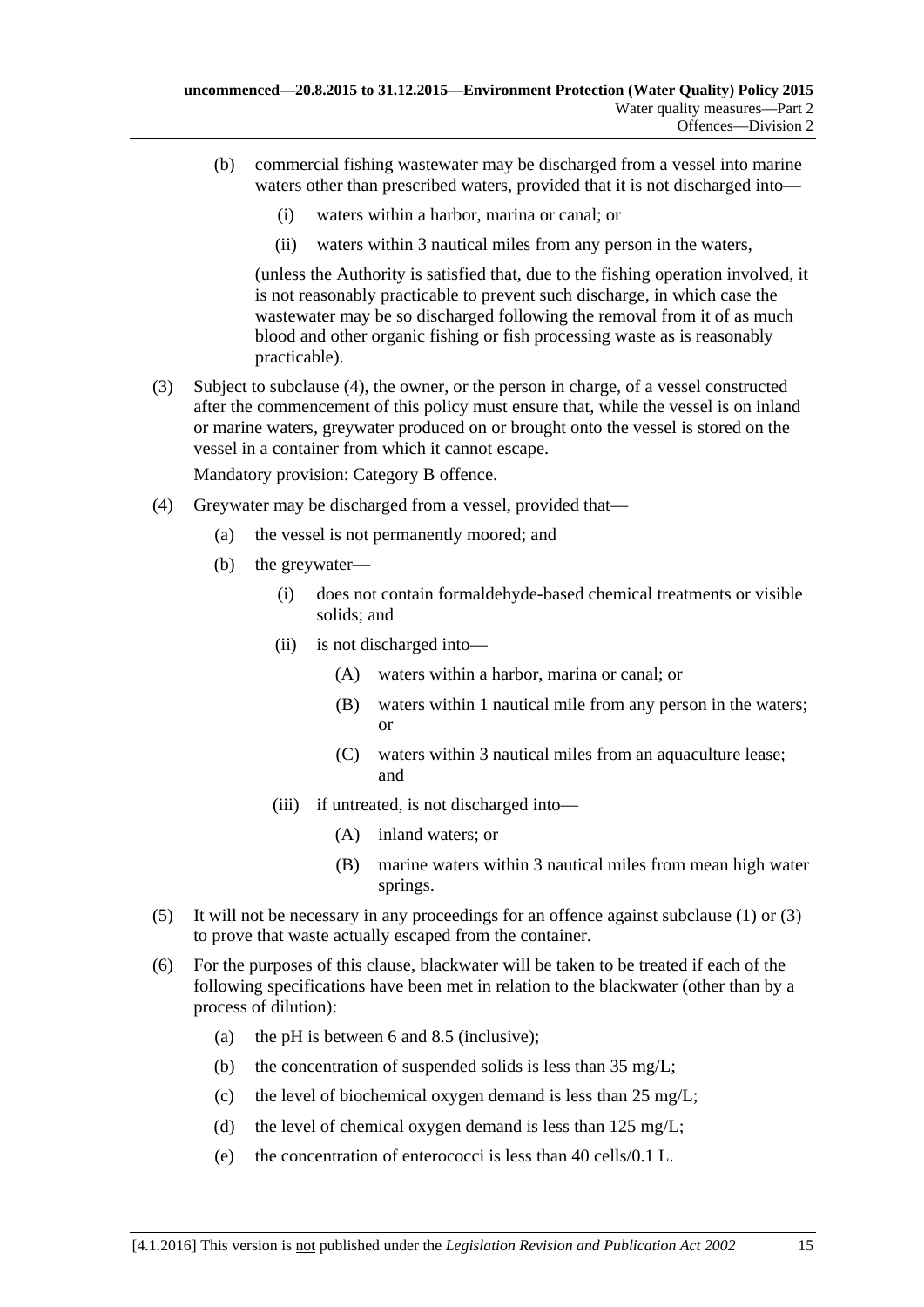- <span id="page-15-0"></span>(7) For the purposes of this clause, greywater will be taken to be treated if—
	- (a) each of the following specifications have been met in relation to the greywater (other than by a process of dilution):
		- (i) the concentration of suspended solids is less than 50 mg/L;
		- (ii) the concentration of grease is less than  $25 \text{ mg/L}$ ;
		- (iii) the concentration of nitrogen is less than  $10 \text{ mg/L}$ ;
		- (iv) the concentration of phosphorus is less than  $1 \text{ mg/L}$ ;
		- (v) the concentration of enterococci is less than 40 cells/0.1 L; and
	- (b) the Authority is satisfied that the greywater has been subjected to a process (eg digestion, oxidation or some other process approved by the Authority) to reduce the level of biochemical oxygen demand.
- (8) In this clause, unless the contrary intention appears—

*aquaculture lease* has the same meaning as in the *[Aquaculture Act](http://www.legislation.sa.gov.au/index.aspx?action=legref&type=act&legtitle=Aquaculture%20Act%202001) 2001*;

*blackwater* means human wastewater or wastewater generated by flushing or cleaning a toilet, and includes treated blackwater;

*commercial fishing wastewater* means wastewater produced in the course of commercial fishing or commercial fish processing, and includes deckhold water and water containing blood and other organic fishing or fish processing waste;

*greywater* means wastewater generated by washing, laundering, bathing or showering and includes water containing food or beverage waste and treated greywater, but does not include blackwater;

*harbor* has the same meaning as in the *[Harbors and Navigation Act](http://www.legislation.sa.gov.au/index.aspx?action=legref&type=act&legtitle=Harbors%20and%20Navigation%20Act%201993) 1993*;

*marina* means a boat basin for the mooring, berthing, securing or other storage of 2 or more vessels;

*Murray Mouth* means the Coorong and coastal waters that are within 500 metres of a line joining the locations on mean high water springs closest to 35°33′18.69″ South, 138°52′45.87″ East (northern side of the headland of Sir Richard Peninsula) and 35°33′21.95″ South, 138°52′53.34″ East (northern side of the headland of Younghusband Peninsula);

*prescribed vessel* means a vessel—

- (a) of or above 400 gross tonnage engaged in international shipping; or
- (b) authorised to carry more than 15 persons;

#### *prescribed waters* means—

- (a) waters of the River Murray and its tributaries; or
- (b) waters of Lake George; or
- (c) waters of the Coorong above the Murray Mouth; or
- (d) waters of Lake Albert and Lake Alexandrina;

*treated blackwater*—see [subclause](#page-14-2) (6);

*treated greywater*—see [subclause](#page-15-0) (7);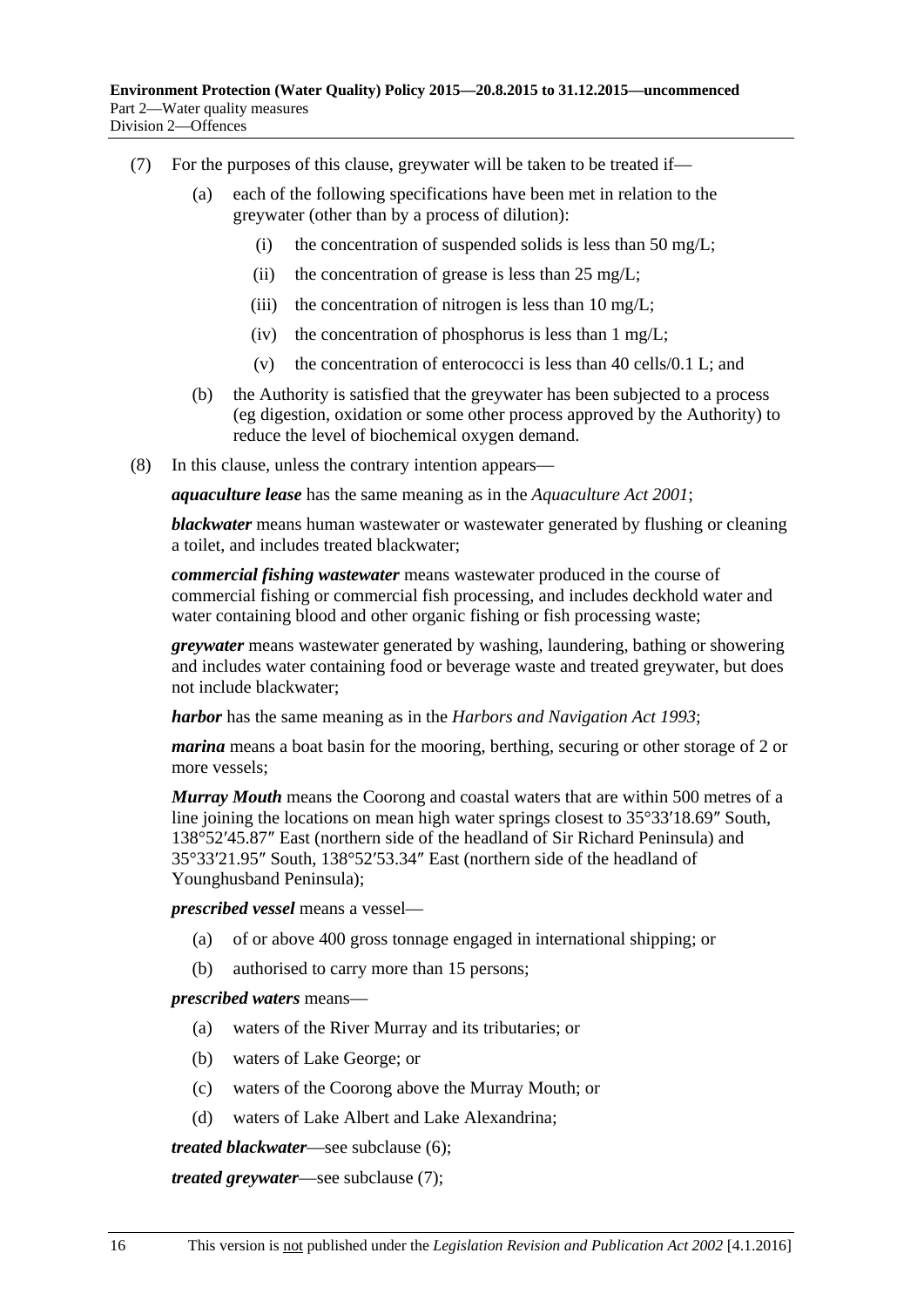*untreated blackwater* means blackwater other than treated blackwater;

*untreated greywater* means greywater other than treated greywater.

#### <span id="page-16-0"></span>**19—Waste from waste depots**

An operator of a waste depot must not discharge waste deposited or generated at the depot into any waters or onto land in a place from which it is reasonably likely to enter any waters (including by processes such as seepage or infiltration or carriage by wind, rain, sea spray or stormwater or by the rising of the water table).

Mandatory provision: Category B offence.

#### <span id="page-16-4"></span><span id="page-16-1"></span>**20—Wastewater lagoons**

(1) An operator of a wastewater lagoon must ensure that the contents of the lagoon do not overflow, or reach a level where it is reasonably likely that they will overflow, into any waters or onto land in a place from which they are reasonably likely to enter any waters (including by processes such as seepage or infiltration or carriage by wind, rain, sea spray or stormwater or by the rising of the water table).

Mandatory provision: Category B offence.

- (2) [Subclause](#page-16-4) (1) does not apply—
	- (a) to a wastewater lagoon that is used for the purposes of a public stormwater system; or
	- (b) to the extent that a degree of overflow has been contemplated in the design and normal course of operation of the lagoon.

## <span id="page-16-2"></span>**Division 3—Matters relating to Part 6 of Act**

### <span id="page-16-3"></span>**21—Matters relating to Part 6 of Act**

In determining any matters under Part 6 of the Act in relation to an activity or development, the Authority must—

- (a) take into account whether the activity or development has resulted or may result in the pollution of any waters through the discharge of waste or a pollutant into waters or onto land; and
- (b) consider the requirements that should, in the event of an authorisation being granted, be imposed on all relevant persons for the purposes of preventing or minimising the pollution of the waters or its harmful effects; and
- (c) in imposing any such requirements, take into account (without limitation)—
	- (i) any code, standard, guidelines or other document referred to in this policy that applies to the activity or development or to the relevant waters; and
	- (ii) in addition, in the case of an exemption from a provision of this policy—whether the exemption should be subject to a condition—
		- (A) requiring a monitoring and reporting program to be carried out in relation to the activity; and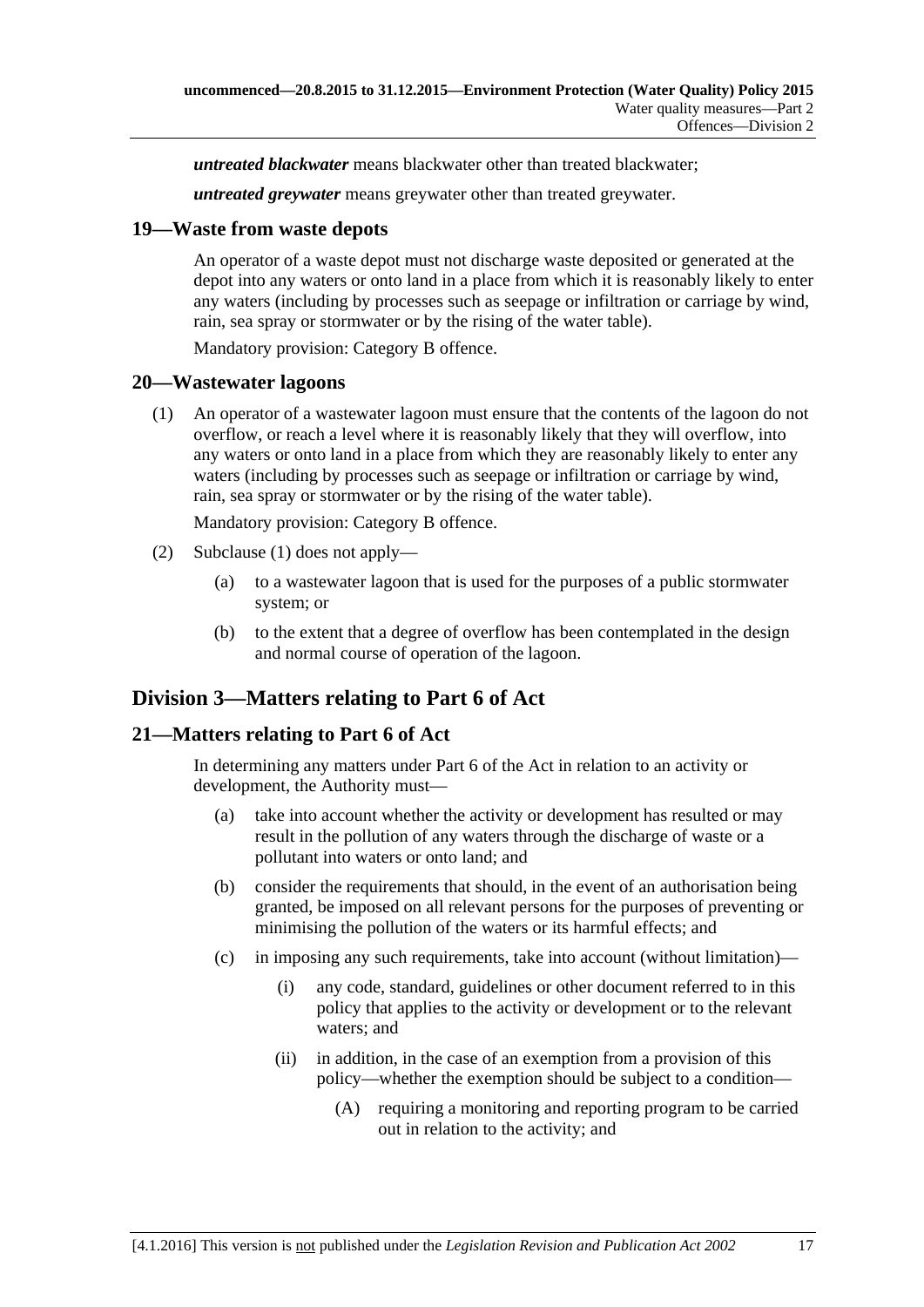(B) if necessary, requiring the program to be independently checked and verified at regular intervals and the checked and verified results to be made available to the Authority.

# <span id="page-17-0"></span>**Part 3—Amendment of policy**

## <span id="page-17-1"></span>**22—Amendment of policy by Gazette notice under section 32 of Act**

- <span id="page-17-2"></span>(1) Pursuant to section  $32(1)(c)$  of the Act, this policy may be amended by the Minister, by notice in the Gazette—
	- (a) as a consequence of an amendment to the Act, the making, variation or revocation of regulations under the Act or the making, amendment or revocation of another environment protection policy; or
	- (b) so as to—
		- (i) declare or modify, for the purposes of [clause](#page-10-0) 12, an activity, waters or a pollutant or rate, concentration or level of a pollutant; or
		- (ii) modify [Schedule](#page-18-0) 1, [Schedule](#page-19-0) 2, [Schedule](#page-20-0) 3 or [Schedule](#page-21-0) 4; or
		- (iii) make amendments as a consequence of the amendment, revocation or substitution of an Act (other than the *[Environment Protection](http://www.legislation.sa.gov.au/index.aspx?action=legref&type=act&legtitle=Environment%20Protection%20Act%201993)  Act [1993](http://www.legislation.sa.gov.au/index.aspx?action=legref&type=act&legtitle=Environment%20Protection%20Act%201993)*), or a code, standard or guidelines (including the Water Quality Guidelines) or other document, referred to in this policy; or
		- (iv) make other amendments (including amendment of [Part](#page-1-0) 1) as a consequence of an amendment referred to in a preceding subparagraph.
- (2) An amendment is to be in the form of a textual amendment and, as such, a provision may be deleted from, substituted in or inserted into the policy and material may be deleted from, substituted in or inserted into a provision of the policy.
- (3) The Authority cannot make a recommendation to the Minister for an amendment referred to in this clause unless—
	- (a) the proposal has been reduced to writing, clearly setting out the purpose and likely impact of and reasons for the proposed amendment; and
	- (b) in relation to an amendment under [subclause](#page-17-2)  $(1)(b)$ —consultation has been undertaken as follows:
		- (i) relevant organisations and industries and the community likely to be affected by the proposed amendment have been consulted;
		- (ii) in addition, in respect of an amendment of [Schedule](#page-18-0) 1 relating to environmental values of waters, the Minister responsible for the administration of the *[Aboriginal Heritage Act](http://www.legislation.sa.gov.au/index.aspx?action=legref&type=act&legtitle=Aboriginal%20Heritage%20Act%201988) 1988* has been consulted as to whether the waters have spiritual or cultural significance to a particular indigenous community;
		- (iii) the views expressed by those consulted have been considered by the Authority and communicated to the Minister.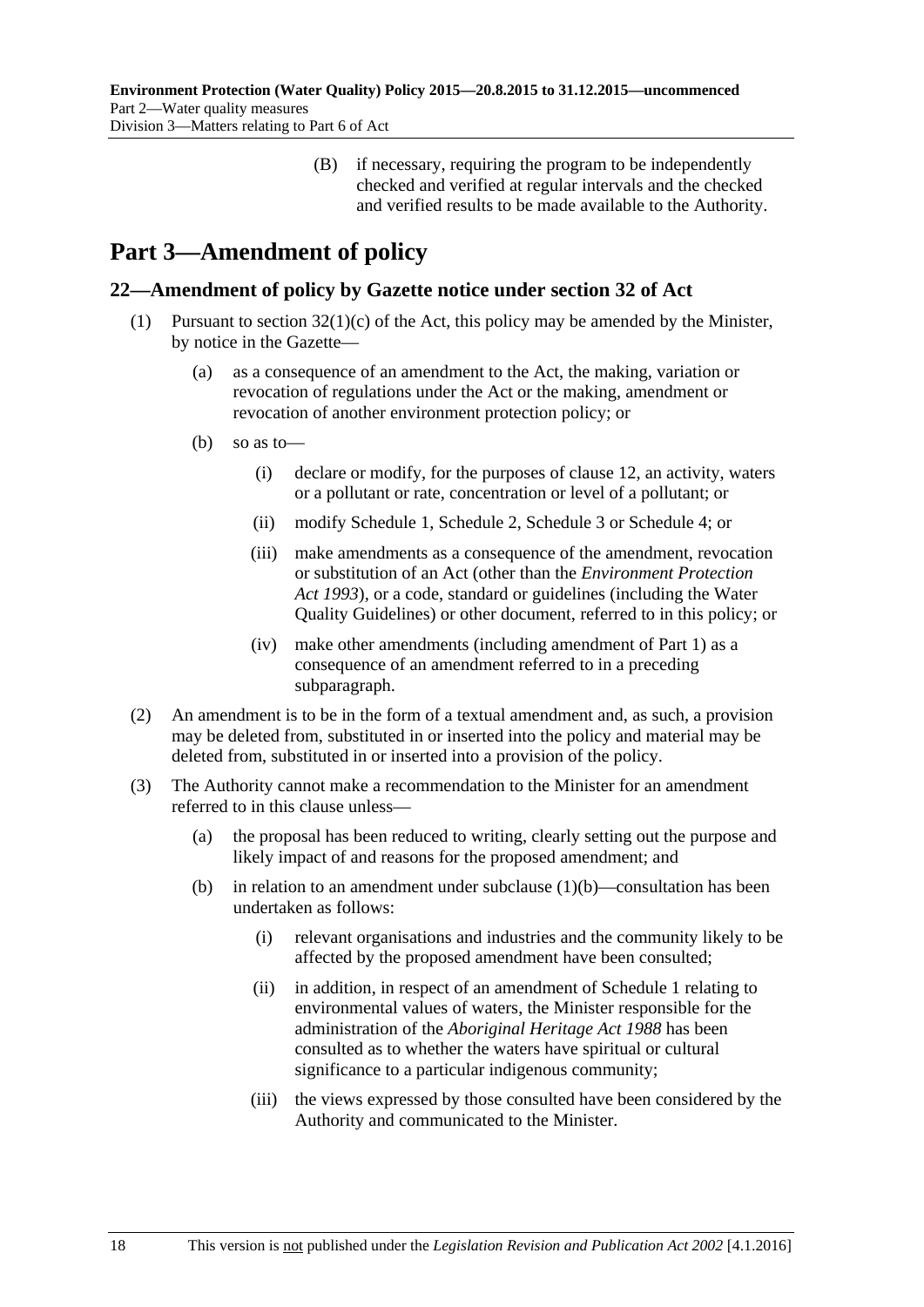# <span id="page-18-0"></span>**Schedule 1—Environmental values of waters [\(clause](#page-6-0) 6)**

## <span id="page-18-1"></span>**1—Interpretation**

(1) In this Schedule—

*background TDS level*—see [subclause](#page-18-4) (2);

*Groundwater Data document* means the document titled *Groundwater Data* prepared by WaterConnect, as in force from time to time (see http://www.waterconnect.sa.gov.au/Water-Resources/Groundwater/SitePages/Home.a spx);

*TDS* means total dissolved solids.

- <span id="page-18-4"></span>(2) For the purposes of this Schedule—a reference to the background TDS level of underground waters is—
	- (a) in the case of underground waters in a well described in the Groundwater Data document—a reference to the background TDS level as indicated in that document for those waters; and
	- (b) in any other case—a reference to the background TDS level for the waters as measured by a method approved by the Authority.

## <span id="page-18-2"></span>**2—Environmental values of waters—default values**

Subject to [clause](#page-18-3) 3, the following environmental values apply in relation to marine waters and inland surface waters.

| <b>Waters</b>         | Aquatic<br>ecosystem and | <b>Recreation Drinking</b><br>aesthetics | water for<br>human<br>consumption and general drinking | <b>Primary</b><br>industries-<br><i>irrigation</i><br>water uses | <b>Primary</b><br>-industries–<br>livestock<br>water | <b>Primary</b><br>–industries–<br>aquaculture<br>and human<br>consumption<br>of aquatic<br>foods |
|-----------------------|--------------------------|------------------------------------------|--------------------------------------------------------|------------------------------------------------------------------|------------------------------------------------------|--------------------------------------------------------------------------------------------------|
| Marine waters         | X                        | X                                        |                                                        |                                                                  |                                                      | X                                                                                                |
| Inland surface waters | X                        | X                                        |                                                        | X                                                                | X                                                    | X                                                                                                |

## <span id="page-18-3"></span>**3—Environmental values of particular waters**

The following environmental values apply in relation to the waters as specified:

| <b>Waters</b>                               | Aquatic<br>ecosystem | <b>Recreation Drinking</b><br>and<br>aesthetics | water for<br>human<br>consumption and general drinking | <b>Primary</b><br>industries—<br>irrigation<br>water uses | Primary<br>-lindustries–<br><b>livestock</b><br>water | <b>Primary</b><br>–industries–<br>aquaculture<br>and human<br>consumption<br>of aquatic<br>foods |
|---------------------------------------------|----------------------|-------------------------------------------------|--------------------------------------------------------|-----------------------------------------------------------|-------------------------------------------------------|--------------------------------------------------------------------------------------------------|
| Lake Albert and Lake<br>Alexandrina         | X                    | X                                               |                                                        | X                                                         | X                                                     | X                                                                                                |
| Lake Bonney (South East)<br>and tributaries | X                    | X                                               |                                                        |                                                           |                                                       | X                                                                                                |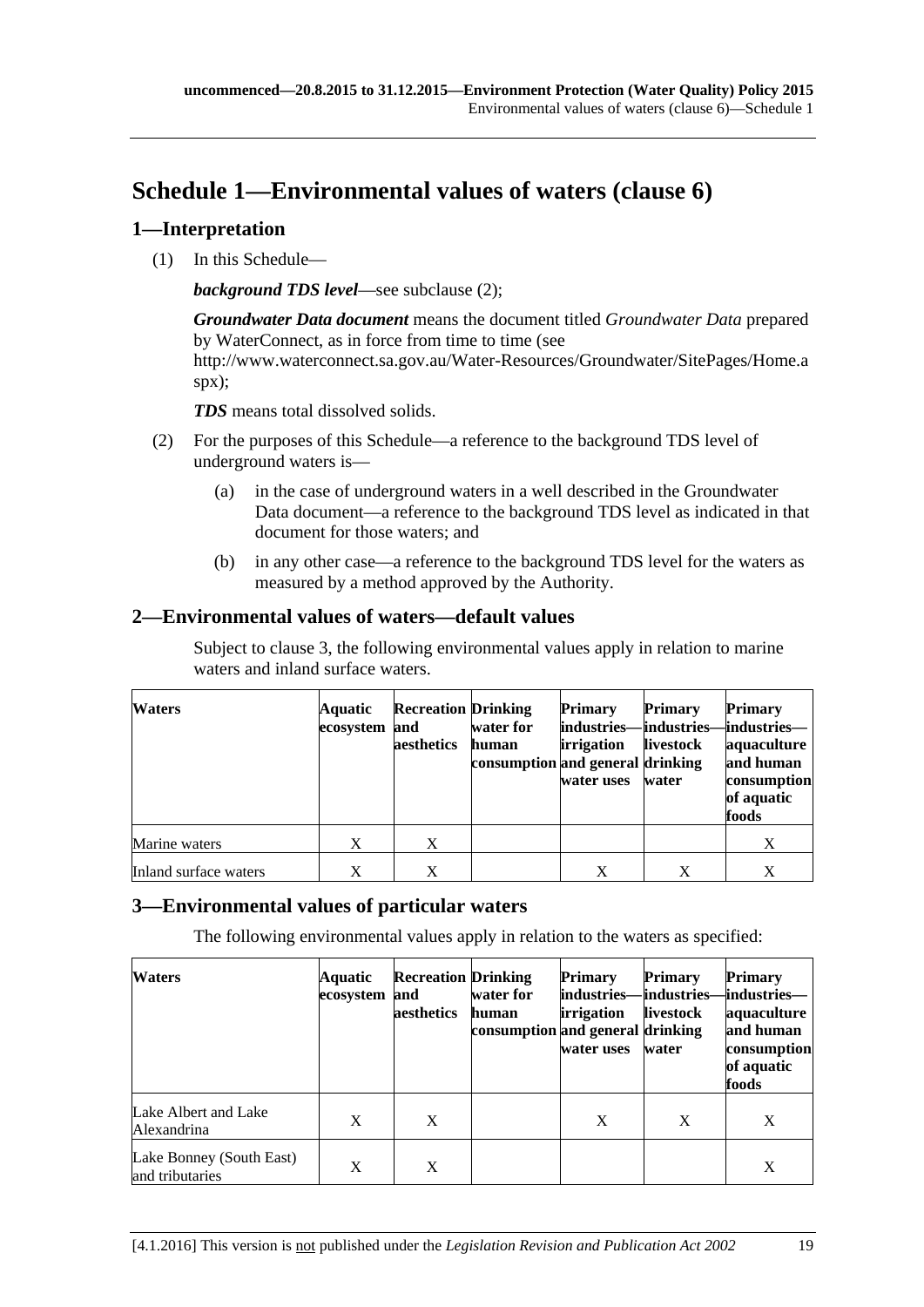**Environment Protection (Water Quality) Policy 2015—20.8.2015 to 31.12.2015—uncommenced** Schedule 1—Environmental values of waters (clause 6)

| <b>Waters</b> |                                                                                                                | <b>Aquatic</b><br>ecosystem | <b>Recreation Drinking</b><br>and<br>aesthetics | water for<br>human<br>consumption and general drinking | <b>Primary</b><br>industries-<br>irrigation<br>water uses | Primary<br>industries-<br>livestock<br>water | <b>Primary</b><br>industries-<br>aquaculture<br>and human<br>consumption<br>of aquatic<br>foods |
|---------------|----------------------------------------------------------------------------------------------------------------|-----------------------------|-------------------------------------------------|--------------------------------------------------------|-----------------------------------------------------------|----------------------------------------------|-------------------------------------------------------------------------------------------------|
|               | Public stormwater systems                                                                                      | X                           | X                                               |                                                        |                                                           |                                              |                                                                                                 |
| Act)          | Surface waters in a water<br>protection area (within the<br>meaning of section 61 of the                       | X                           | X                                               | X                                                      | X                                                         | X                                            | X                                                                                               |
| follows:      | Underground waters as                                                                                          |                             |                                                 |                                                        |                                                           |                                              |                                                                                                 |
| (a)           | underground waters<br>with a background<br>TDS level of less<br>than $1200$ mg/L                               |                             |                                                 | X                                                      | X                                                         | X                                            | X                                                                                               |
| (b)           | underground waters<br>with a background<br>TDS level of<br>$1200$ mg/L or<br>more, but less than<br>3 000 mg/L |                             |                                                 |                                                        | X                                                         | X                                            | X                                                                                               |
| (c)           | underground waters<br>with a background<br>TDS level of<br>3 000 mg/L or<br>more, but less than<br>13 000 mg/L |                             |                                                 |                                                        |                                                           | $\boldsymbol{\mathrm{X}}$                    | X                                                                                               |

## <span id="page-19-0"></span>**Schedule 2—Class 1 pollutants**

Agricultural chemicals Asbestos Biosolids and wastewater treatment sludge Brick, bitumen or concrete cutting wastewater Building washwater Carpet or upholstery cleaning waste Chemicals designed for human or animal therapeutic use Chemicals listed in Schedule A of the *National strategy for the management of scheduled wastes 1992*, prepared by ANZECC, as in force from time to time Cleaning agents Concrete waste Condensate from compressors Construction and demolition waste (whether or not inert) Detergents and their byproducts Domestic waste (being waste produced in the course of a domestic activity) Engine coolant Food or beverage waste Fuel dispensing area washwater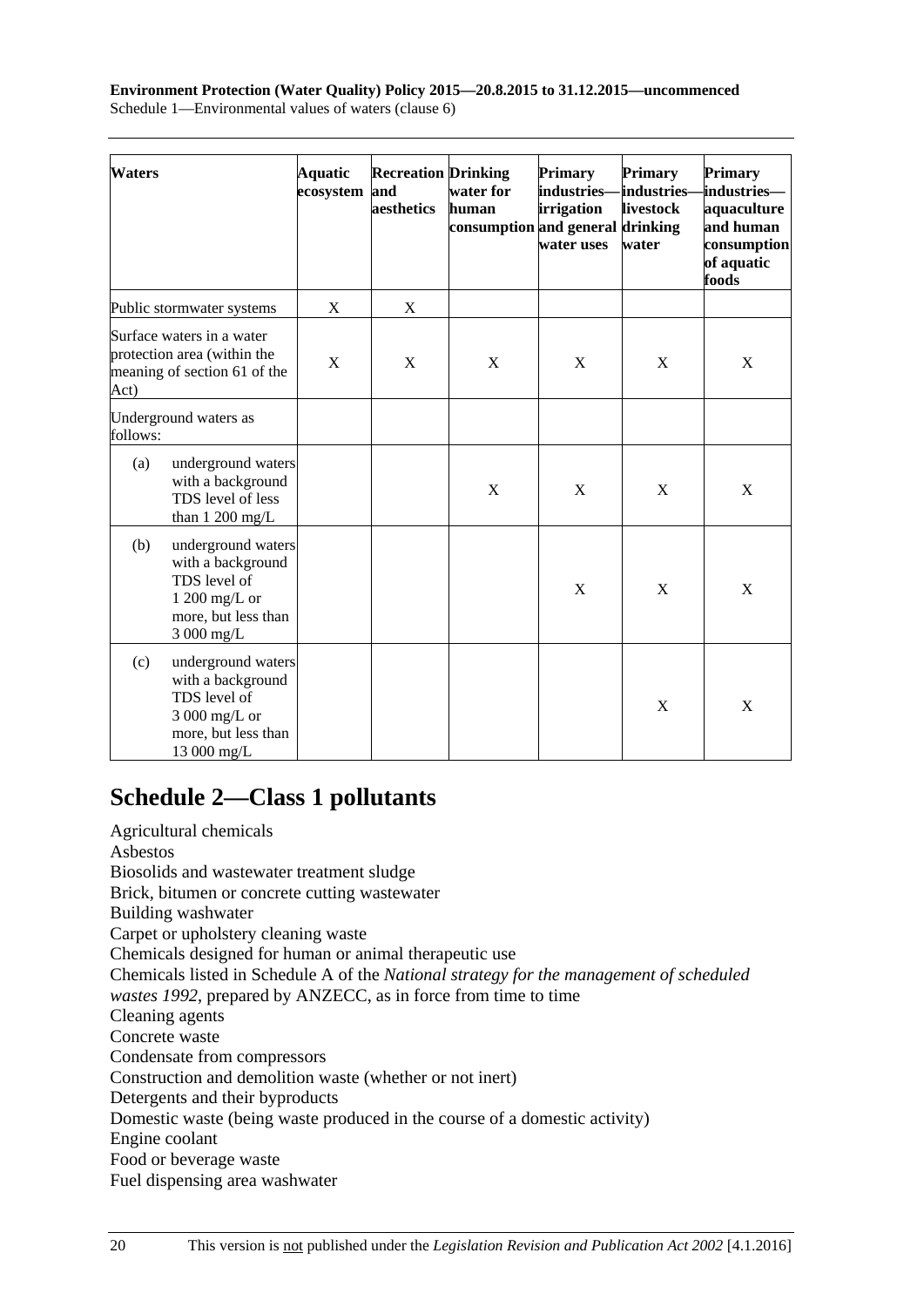Hard waste (for example, vehicles, tyres, batteries, metal parts, piping, electronic equipment and municipal solid waste) Hazardous waste Human waste High pressure water blasting waste Liquid waste Medical waste Motor vehicle servicing or repairs waste Oil, grease or lubricants Paint and paint scrapings Painting washwater Paint stripping waste Petroleum products Photographic chemicals Plaster, plaster waste and plaster wastewater Pool backwash water Pool chemicals Putrescible waste (for example, food scraps and dead animals that are putrid or likely to become putrid) Quarantine waste (waste that is subject to quarantine under the *Quarantine Act 1908* of the Commonwealth) Radioactive waste (being waste, the management or disposal of which is regulated under the *[Radiation Protection and Control Act](http://www.legislation.sa.gov.au/index.aspx?action=legref&type=act&legtitle=Radiation%20Protection%20and%20Control%20Act%201982) 1982* or a law of the Commonwealth) Roof cleaning waste Rubbish and litter (for example, bottles, cans, cartons, cigarette butts, food scraps, packaging and paper, glass or plastic items or materials) Sawdust Sewage Solvents Stain or varnish Steam cleaning waste Street cleaning waste Timber preservatives Trade waste Washdown water from cleaning animals or animal enclosures Washdown water from cleaning vehicles, plant or equipment Washdown water from commercial or industrial premises or wharves Waste from grease traps

## <span id="page-20-0"></span>**Schedule 3—Class 2 pollutants**

Air conditioning or cooling system wastewater Animal faeces Fertilisers Green waste (for example, lawn clippings, leaves and prunings) Soil, clay, gravel or sand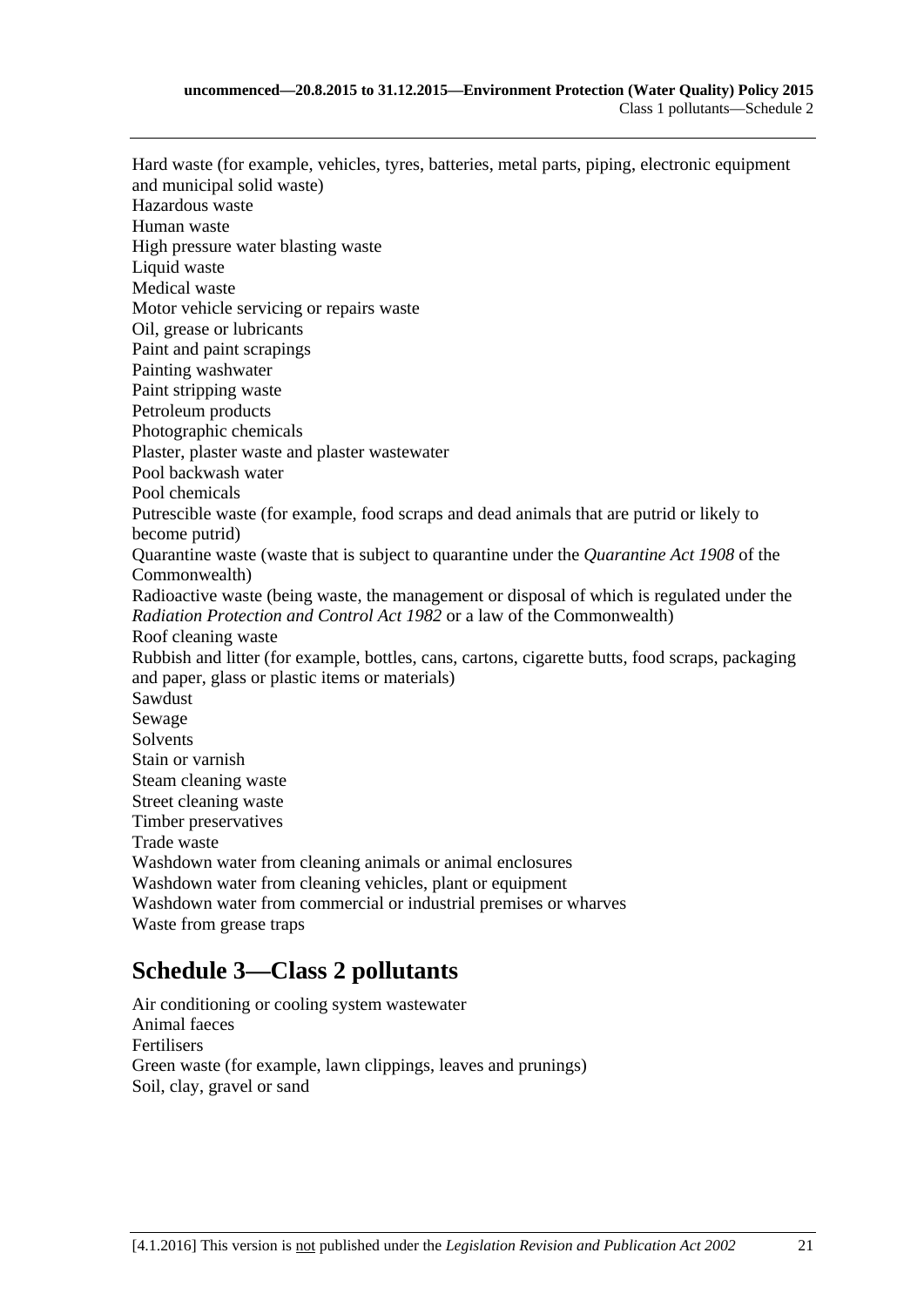# <span id="page-21-0"></span>**Schedule 4—Codes, standards, guidelines and other documents**

| <b>Subject</b>                                    | <b>Activity</b>                                                                        |                                                                                                                                                                                                         | Code, standard or guidelines                                                                                                                                                                                                                                                                         |  |  |
|---------------------------------------------------|----------------------------------------------------------------------------------------|---------------------------------------------------------------------------------------------------------------------------------------------------------------------------------------------------------|------------------------------------------------------------------------------------------------------------------------------------------------------------------------------------------------------------------------------------------------------------------------------------------------------|--|--|
| <b>Antifoulants</b>                               |                                                                                        | Using antifoulant                                                                                                                                                                                       | Anti-fouling and In-water Cleaning<br>Guidelines June 2013, published by the<br>Australian Government Department of<br>Agriculture, Fisheries and Forestry and<br>Department of Sustainability,<br>Environment, Water, Population and<br>Communities, as in force from time to time                  |  |  |
| <b>Building or</b><br>construction                |                                                                                        | Undertaking a building or construction<br>activity described in the Stormwater<br>Pollution Prevention Code of Practice for<br>the Building and Construction Industry 1999<br>prepared by the Authority | Stormwater Pollution Prevention Code of<br>Practice for the Building and Construction<br>Industry 1999, prepared by the Authority                                                                                                                                                                    |  |  |
| <b>Cattle feedlot</b>                             |                                                                                        | Operating a cattle feedlot                                                                                                                                                                              | Guidelines for the Establishment and<br><b>Operation of Cattle Feedlots in South</b><br>Australia Second Edition February 2006,<br>prepared by the Authority, the Local<br>Government Association of South<br>Australia and Primary Industries and<br>Resources SA, as in force from time to<br>time |  |  |
| <b>Fire protection</b><br>systems in<br>buildings | Undertaking the construction, maintenance<br>or management of a fire protection system |                                                                                                                                                                                                         | <b>Guidelines for Fire Protection Services</b><br>Pipework Systems-Wastewater<br>Removal 2003, prepared by the Authority                                                                                                                                                                             |  |  |
| <b>MAR</b> schemes                                | Operating a MAR scheme                                                                 |                                                                                                                                                                                                         | Code of Practice for Aquifer Storage and<br>Recovery 2004, prepared by the Authority                                                                                                                                                                                                                 |  |  |
| <b>Milking sheds</b>                              | Operating a milking shed                                                               |                                                                                                                                                                                                         | Code of Practice for Milking Shed<br>Effluent 2003, prepared by the Authority                                                                                                                                                                                                                        |  |  |
| <b>Piggery</b>                                    | Operating a piggery                                                                    |                                                                                                                                                                                                         | <b>Australian Pork Limited National</b><br><b>Environmental Guidelines for Piggeries</b><br>Second Edition 2010, prepared by<br><b>Australian Pork Limited</b>                                                                                                                                       |  |  |
| Roads and public                                  | Undertaking by a public authority of—                                                  |                                                                                                                                                                                                         | Stormwater Pollution Prevention Code of                                                                                                                                                                                                                                                              |  |  |
| stormwater<br>systems                             | (a)                                                                                    | the construction or maintenance of<br>a public road; or                                                                                                                                                 | Practice for Local, State and Federal<br>Government 1998, prepared by the<br>Authority                                                                                                                                                                                                               |  |  |
|                                                   | (b)                                                                                    | the management of a stormwater<br>system or a part of such a system                                                                                                                                     |                                                                                                                                                                                                                                                                                                      |  |  |
| <b>Septic systems</b>                             |                                                                                        |                                                                                                                                                                                                         | Using sludge collected from a septic system South Australian Biosolids Guidelines for<br>the Safe Handling, Reuse or Disposal of<br>Biosolids 1997, prepared by the Authority                                                                                                                        |  |  |
| <b>Sewerage</b><br>infrastructure                 |                                                                                        | Operating sewerage infrastructure                                                                                                                                                                       | Code of Practice for Wastewater Overflow<br>Management 2008, prepared by the<br>Authority                                                                                                                                                                                                            |  |  |
|                                                   |                                                                                        | Reusing, or supplying for reuse, sludge<br>collected from sewerage infrastructure                                                                                                                       | South Australian Biosolids Guidelines for<br>the Safe Handling, Reuse or Disposal of<br>Biosolids 1997, prepared by the Authority                                                                                                                                                                    |  |  |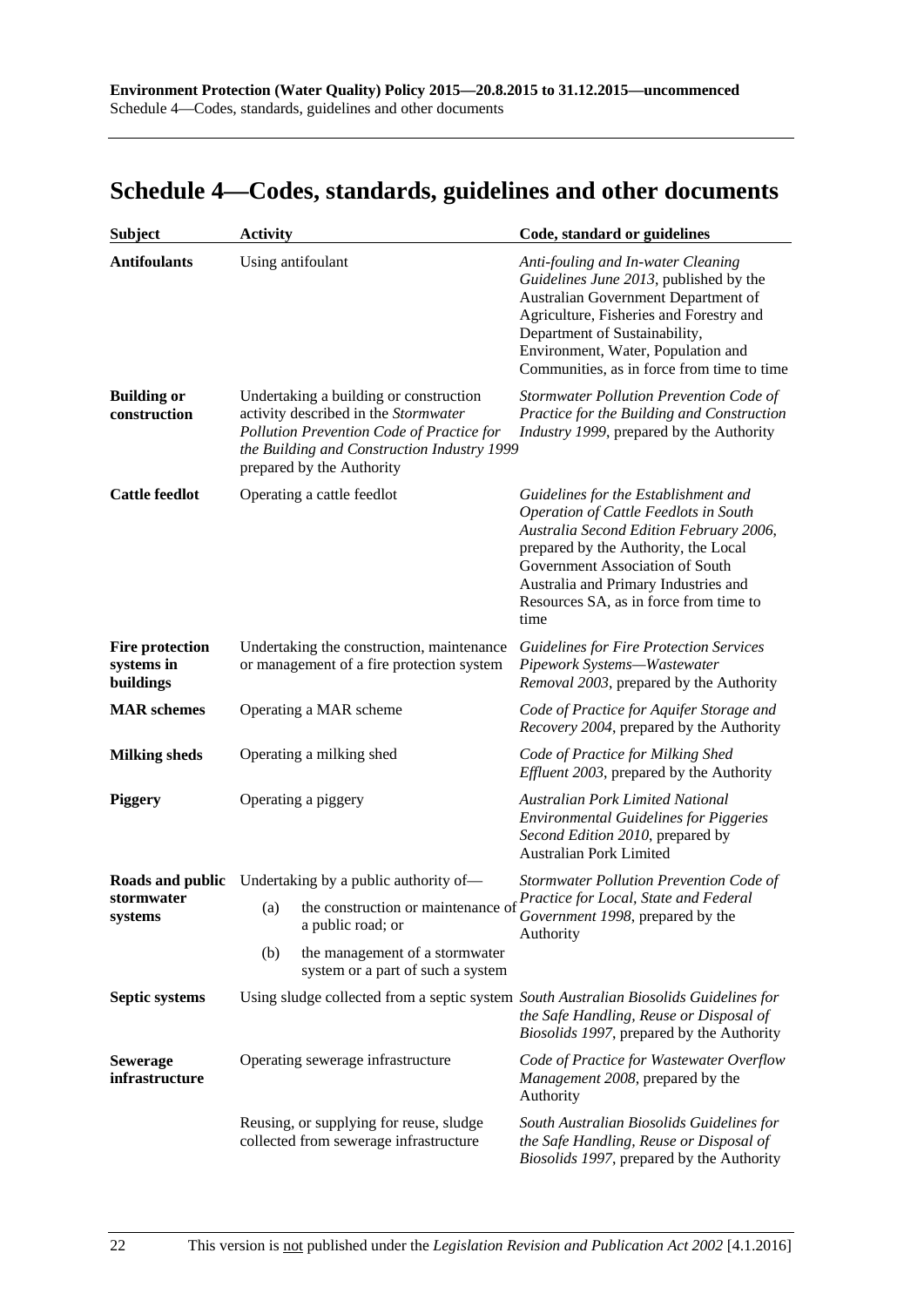#### **uncommenced—20.8.2015 to 31.12.2015—Environment Protection (Water Quality) Policy 2015**

Codes, standards, guidelines and other documents—Schedule 4

| <b>Subject</b>                     | <b>Activity</b>                                                                                     | Code, standard or guidelines                                                                                                                                                                                                                                                                                                                                      |  |
|------------------------------------|-----------------------------------------------------------------------------------------------------|-------------------------------------------------------------------------------------------------------------------------------------------------------------------------------------------------------------------------------------------------------------------------------------------------------------------------------------------------------------------|--|
|                                    | collected from sewerage infrastructure                                                              | Reusing, or supplying for reuse, wastewater Australian Guidelines for Water Recycling:<br>Managing Health and Environmental Risks<br>(Phase 1) 2006, prepared by Natural<br>Resource Management Ministerial Council,<br><b>Environment Protection and Heritage</b><br>Council and the Australian Health<br>Ministers Conference, as in force from<br>time to time |  |
|                                    |                                                                                                     | Code of Practice for Wastewater Overflow<br>Management 2008, prepared by the<br>Authority                                                                                                                                                                                                                                                                         |  |
| facilities                         | <b>Vessels and vessel</b> Operating a vessel or vessel facility                                     | Code of Practice for vessel and facility<br>management (marine and inland<br>waters) 2008, prepared by the Authority                                                                                                                                                                                                                                              |  |
| <b>Vessels on inland</b><br>waters | Management (including disposal) of<br>greywater produced on or brought onto<br>vessel               | Australian Standard 4995-2009 Greywater<br>treatment systems for vessels operated on<br>inland waters, as in force at the<br>commencement of this policy                                                                                                                                                                                                          |  |
| Waste depot                        | Operating a waste depot                                                                             | Environmental management of landfill<br>facilities (municipal solid waste and<br>commercial and industrial general<br>waste) 2007, prepared by the Authority                                                                                                                                                                                                      |  |
| Wastewater<br>lagoons              | Operating, or undertaking the construction,<br>maintenance or management, of a<br>wastewater lagoon | Wastewater Lagoon Construction 2014,<br>prepared by the Authority                                                                                                                                                                                                                                                                                                 |  |

# <span id="page-22-0"></span>**Schedule 5—Revocation of** *Environment Protection (Water Quality) Policy 2003*

The *[Environment Protection \(Water Quality\) Policy](http://www.legislation.sa.gov.au/index.aspx?action=legref&type=subordleg&legtitle=Environment%20Protection%20(Water%20Quality)%20Policy%202003) 2003* is revoked.